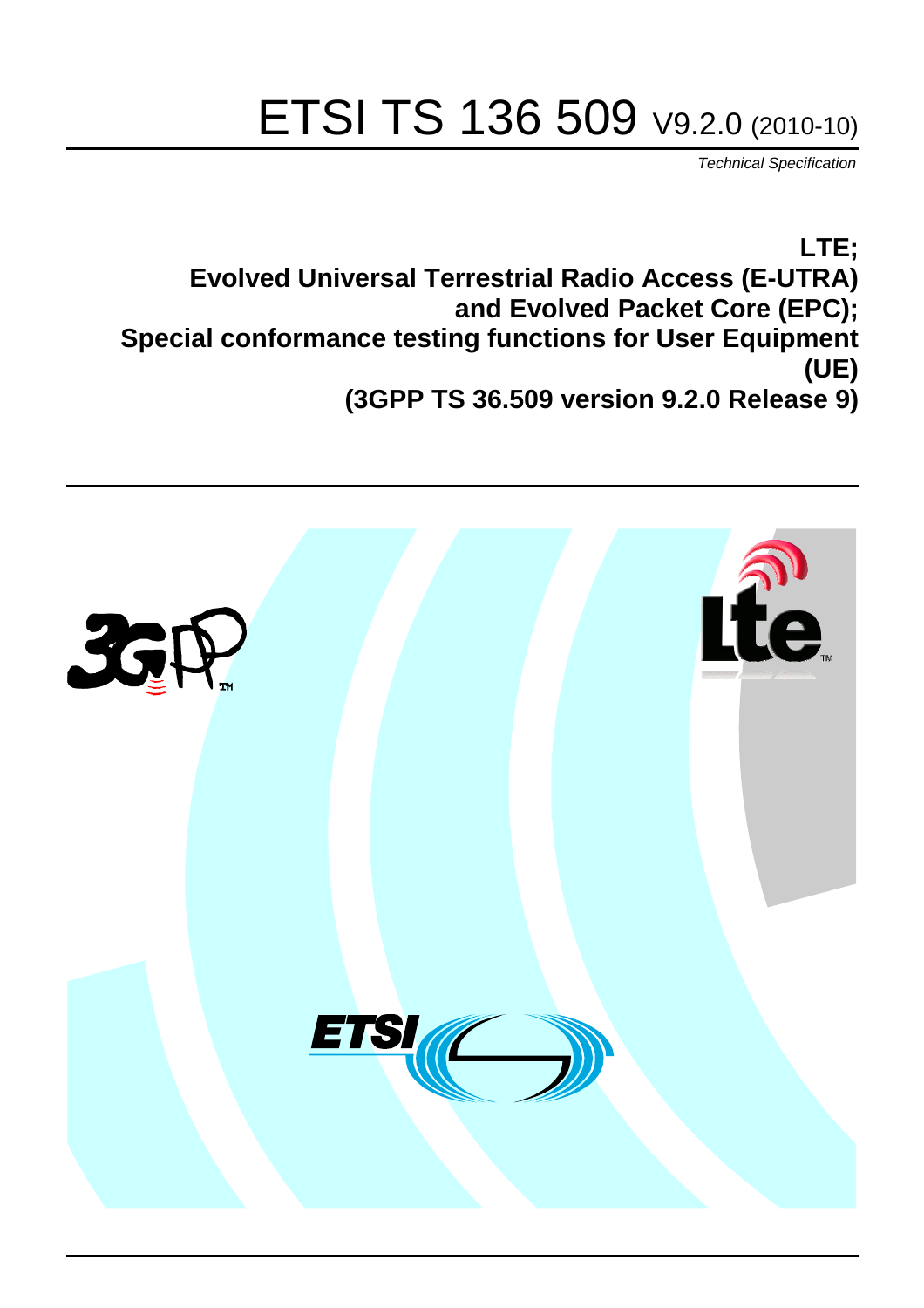Reference RTS/TSGR-0536509v920

Keywords

 $\overline{1}$ 

#### *ETSI*

#### 650 Route des Lucioles F-06921 Sophia Antipolis Cedex - FRANCE

Tel.: +33 4 92 94 42 00 Fax: +33 4 93 65 47 16

Siret N° 348 623 562 00017 - NAF 742 C Association à but non lucratif enregistrée à la Sous-Préfecture de Grasse (06) N° 7803/88

#### *Important notice*

Individual copies of the present document can be downloaded from: [http://www.etsi.org](http://www.etsi.org/)

The present document may be made available in more than one electronic version or in print. In any case of existing or perceived difference in contents between such versions, the reference version is the Portable Document Format (PDF). In case of dispute, the reference shall be the printing on ETSI printers of the PDF version kept on a specific network drive within ETSI Secretariat.

Users of the present document should be aware that the document may be subject to revision or change of status. Information on the current status of this and other ETSI documents is available at <http://portal.etsi.org/tb/status/status.asp>

If you find errors in the present document, please send your comment to one of the following services: [http://portal.etsi.org/chaircor/ETSI\\_support.asp](http://portal.etsi.org/chaircor/ETSI_support.asp)

#### *Copyright Notification*

No part may be reproduced except as authorized by written permission. The copyright and the foregoing restriction extend to reproduction in all media.

> © European Telecommunications Standards Institute 2010. All rights reserved.

**DECT**TM, **PLUGTESTS**TM, **UMTS**TM, **TIPHON**TM, the TIPHON logo and the ETSI logo are Trade Marks of ETSI registered for the benefit of its Members.

**3GPP**TM is a Trade Mark of ETSI registered for the benefit of its Members and of the 3GPP Organizational Partners. **LTE**™ is a Trade Mark of ETSI currently being registered

for the benefit of its Members and of the 3GPP Organizational Partners.

**GSM**® and the GSM logo are Trade Marks registered and owned by the GSM Association.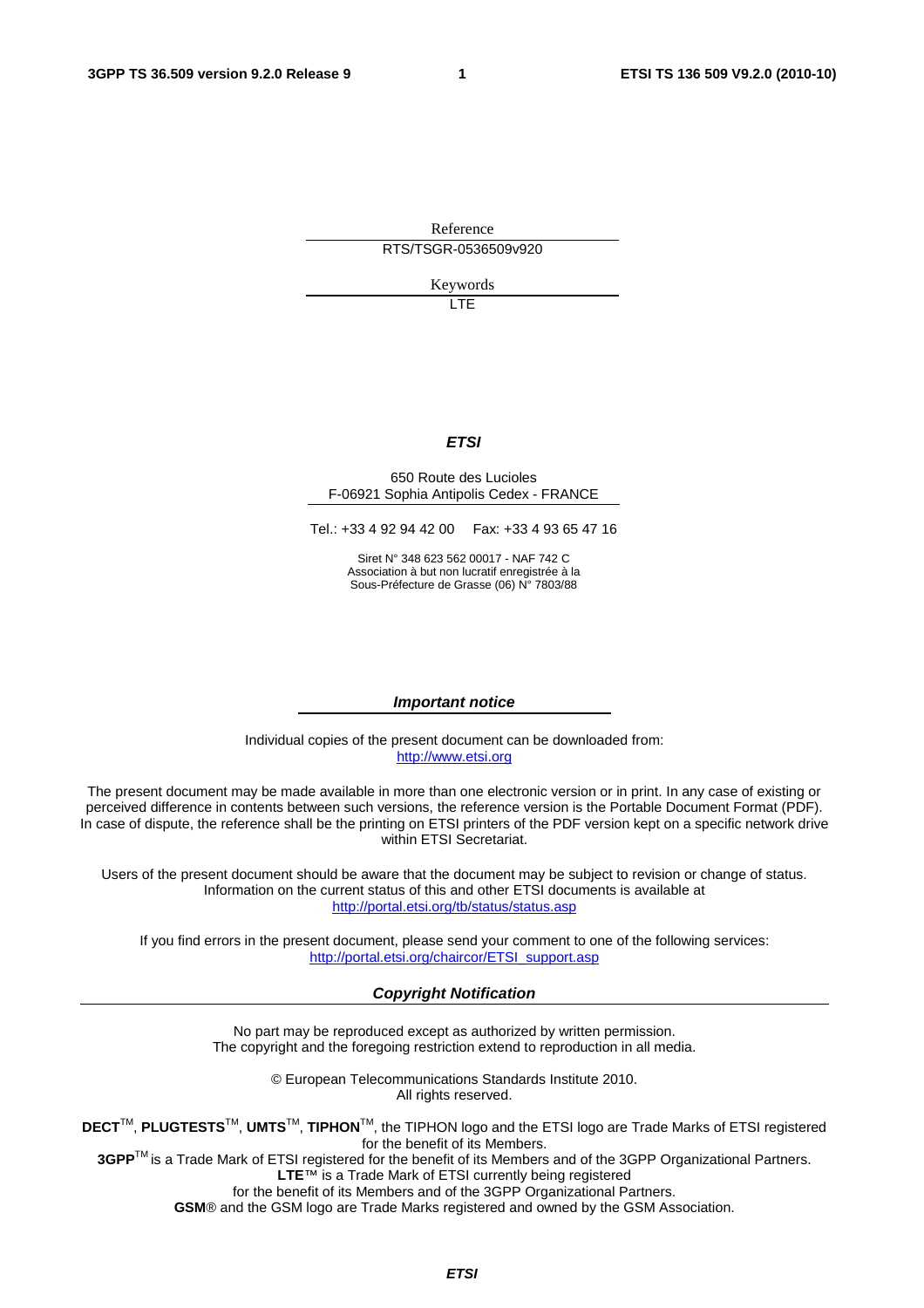# Intellectual Property Rights

IPRs essential or potentially essential to the present document may have been declared to ETSI. The information pertaining to these essential IPRs, if any, is publicly available for **ETSI members and non-members**, and can be found in ETSI SR 000 314: *"Intellectual Property Rights (IPRs); Essential, or potentially Essential, IPRs notified to ETSI in respect of ETSI standards"*, which is available from the ETSI Secretariat. Latest updates are available on the ETSI Web server [\(http://webapp.etsi.org/IPR/home.asp\)](http://webapp.etsi.org/IPR/home.asp).

Pursuant to the ETSI IPR Policy, no investigation, including IPR searches, has been carried out by ETSI. No guarantee can be given as to the existence of other IPRs not referenced in ETSI SR 000 314 (or the updates on the ETSI Web server) which are, or may be, or may become, essential to the present document.

## Foreword

This Technical Specification (TS) has been produced by ETSI 3rd Generation Partnership Project (3GPP).

The present document may refer to technical specifications or reports using their 3GPP identities, UMTS identities or GSM identities. These should be interpreted as being references to the corresponding ETSI deliverables.

The cross reference between GSM, UMTS, 3GPP and ETSI identities can be found under [http://webapp.etsi.org/key/queryform.asp.](http://webapp.etsi.org/key/queryform.asp)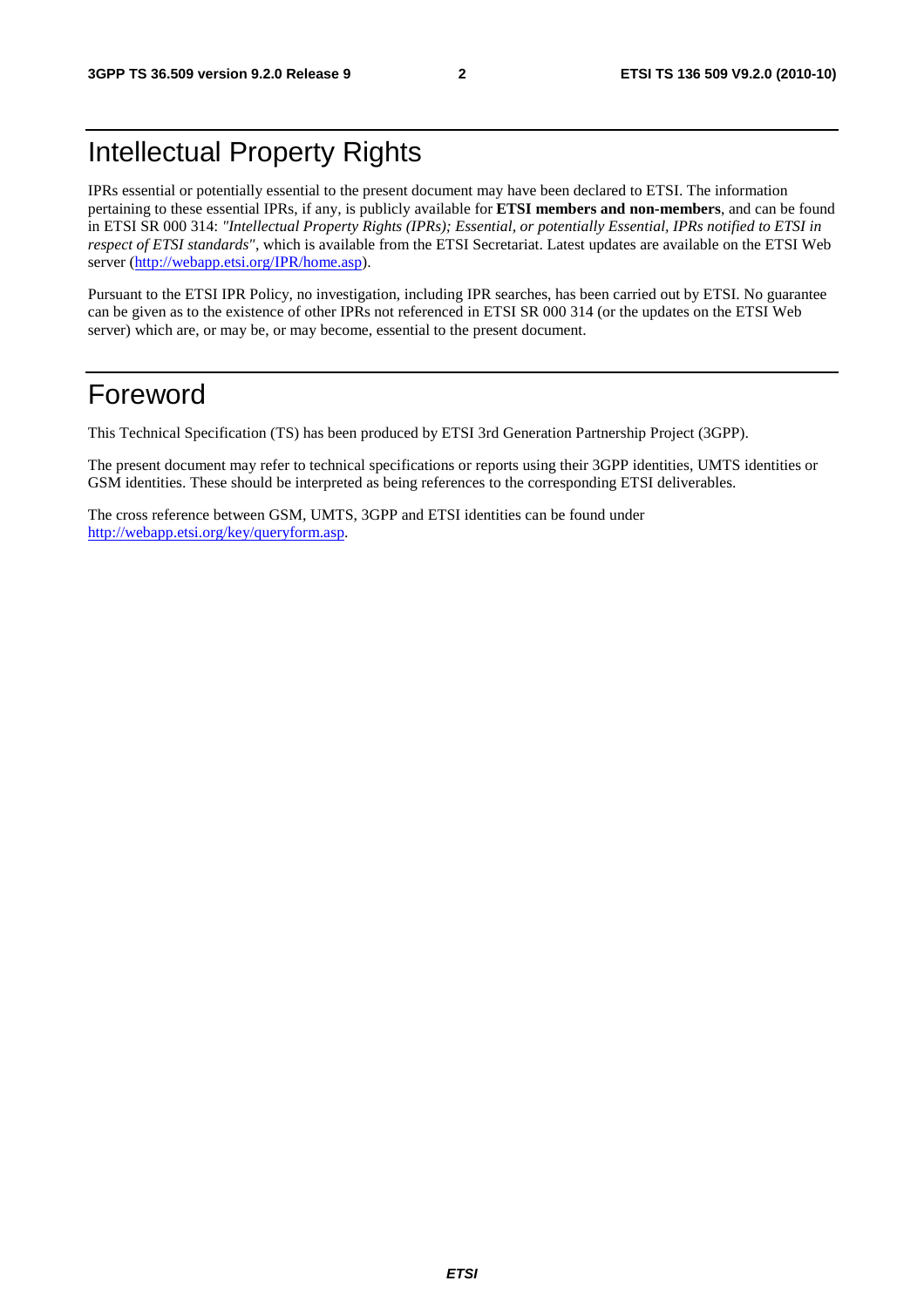$\mathbf{3}$ 

# Contents

| 1                   |                                                                                        |            |
|---------------------|----------------------------------------------------------------------------------------|------------|
| 2                   |                                                                                        |            |
|                     |                                                                                        |            |
| 3<br>3.1            |                                                                                        |            |
| 3.2                 |                                                                                        |            |
| 4                   |                                                                                        |            |
| 4.1                 |                                                                                        |            |
| 5                   |                                                                                        |            |
| 5.1                 |                                                                                        |            |
| 5.2                 |                                                                                        |            |
| 5.3                 |                                                                                        |            |
| 5.3.1               |                                                                                        |            |
| 5.3.2               |                                                                                        |            |
| 5.3.2.1             |                                                                                        |            |
| 5.3.2.2             |                                                                                        |            |
| 5.3.2.3             |                                                                                        |            |
| 5.3.3               |                                                                                        |            |
| 5.3.3.1             |                                                                                        |            |
| 5.3.3.2             |                                                                                        |            |
| 5.3.3.3             |                                                                                        |            |
| 5.4                 |                                                                                        |            |
| 5.4.1               |                                                                                        |            |
| 5.4.2               |                                                                                        |            |
| 5.4.2.1             |                                                                                        |            |
| 5.4.2.1a<br>5.4.2.2 | UE test loop mode A PDCP SDU and UE test loop mode B IP PDU buffer size requirement 18 |            |
| 5.4.2.3             |                                                                                        |            |
| 5.4.3               |                                                                                        |            |
| 5.4.4               |                                                                                        |            |
| 5.4.4.1             |                                                                                        | $\cdot$ 21 |
| 5.4.4.2             |                                                                                        |            |
| 5.4.4.3             |                                                                                        |            |
| 5.4.4.4             |                                                                                        |            |
| 5.4.4.5             |                                                                                        |            |
| 5.4.4.6             |                                                                                        |            |
| 5.4.4.7             |                                                                                        |            |
| 5.4.4.8             |                                                                                        |            |
| 5.4.4.9             |                                                                                        |            |
| 5.4.4.10            | Establishment of the RRC/RR connection in E-UTRA, UTRA, GSM/GPRS and CDMA2000          |            |
|                     |                                                                                        |            |
| 5.4.4.11            | Release of RRC/RR connection in E-UTRA, UTRA, GSM/GPRS and CDMA2000 mode after         |            |
|                     |                                                                                        |            |
| 5.4.5               |                                                                                        |            |
| 5.4.5.1             |                                                                                        |            |
| 5.4.5.2             |                                                                                        |            |
| 5.4.5.3<br>5.5      |                                                                                        |            |
| 5.5.1               |                                                                                        |            |
|                     |                                                                                        |            |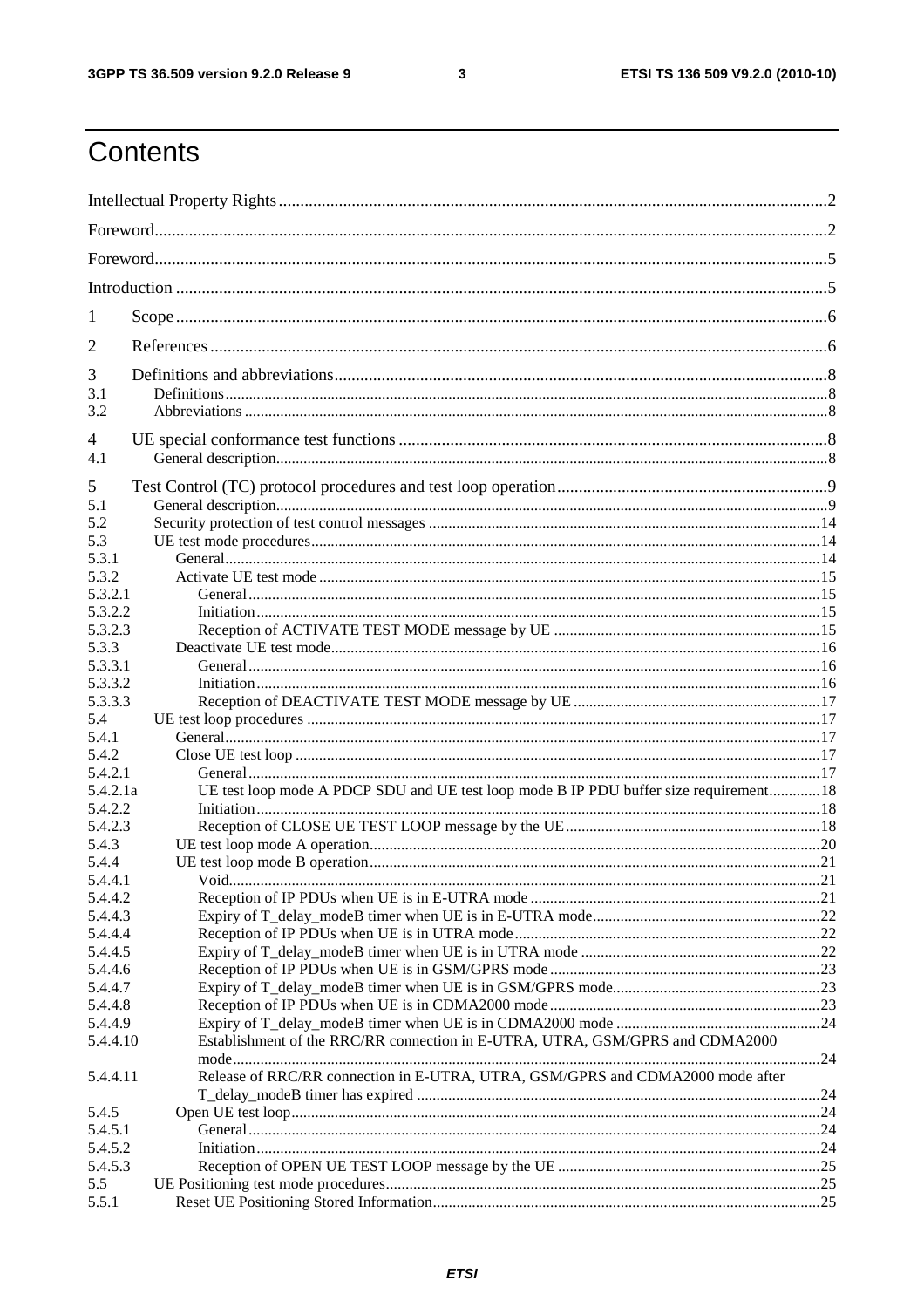#### $\overline{\mathbf{4}}$

| 5.5.1.1<br>5.5.1.2 |                                                                      |  |
|--------------------|----------------------------------------------------------------------|--|
| 5.5.1.3            | Reception of RESET UE POSITIONING STORED INFORMATION message by UE25 |  |
| 6                  |                                                                      |  |
| 6.1                |                                                                      |  |
| 6.2                |                                                                      |  |
| 6.3                |                                                                      |  |
| 6.4                |                                                                      |  |
| 6.5                |                                                                      |  |
| 6.6                |                                                                      |  |
| 6.7                |                                                                      |  |
| 6.8                |                                                                      |  |
| 6.9                |                                                                      |  |
| $\overline{7}$     |                                                                      |  |
| 7.1                |                                                                      |  |
| 7.2                |                                                                      |  |
| 7.3                |                                                                      |  |
| 7.4                |                                                                      |  |
| 8                  |                                                                      |  |
|                    | <b>Annex A (informative):</b>                                        |  |
|                    | <b>Annex B</b> (informative):                                        |  |
|                    |                                                                      |  |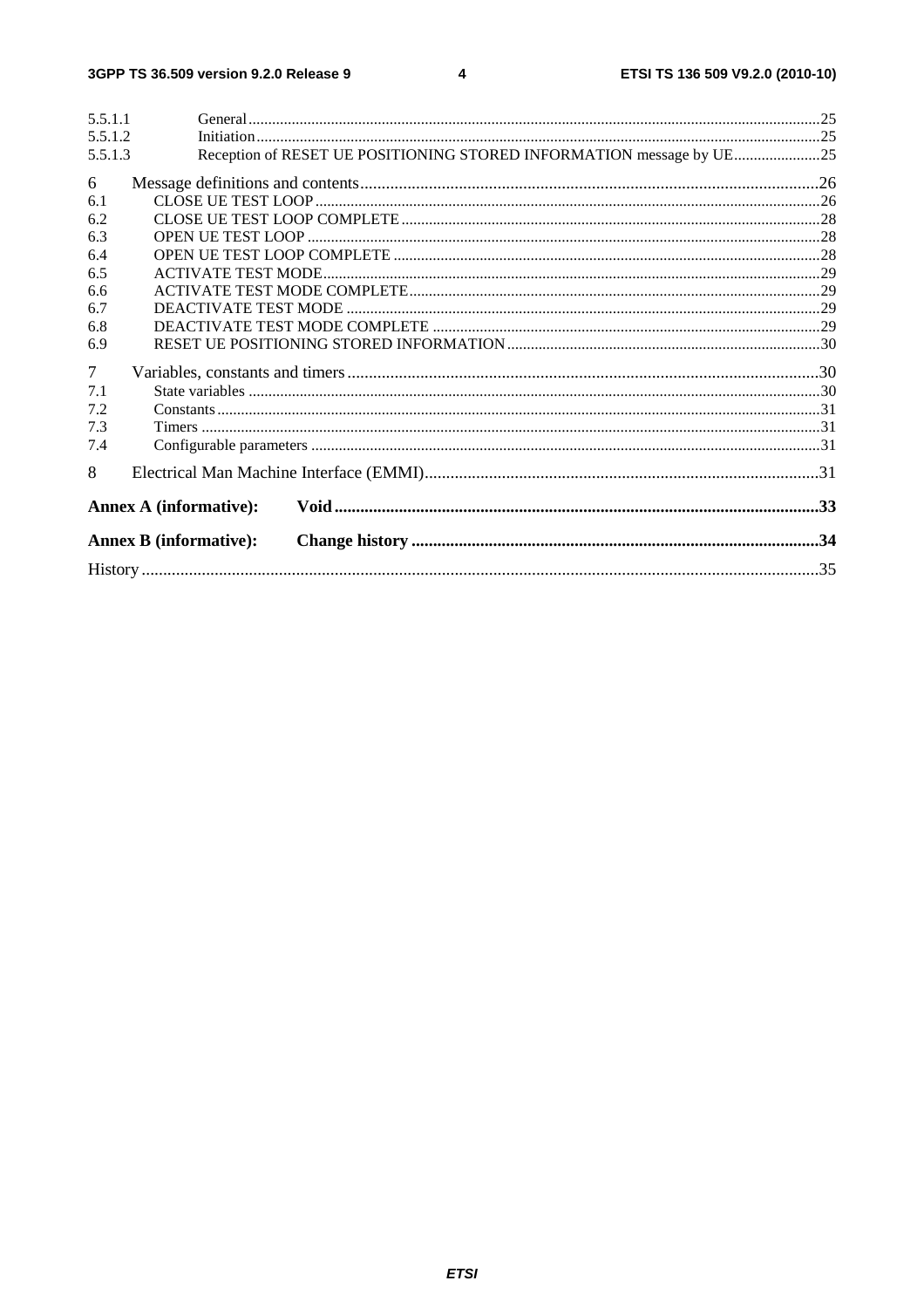### Foreword

This Technical Specification (TS) has been produced by ETSI 3rd Generation Partnership Project (3GPP).

The present document may refer to technical specifications or reports using their 3GPP identities, UMTS identities or GSM identities. These should be interpreted as being references to the corresponding ETSI deliverables.

The cross reference between GSM, UMTS, 3GPP and ETSI identities can be found under [http://webapp.etsi.org/key/queryform.asp.](http://webapp.etsi.org/key/queryform.asp)

The contents of the present document are subject to continuing work within the TSG and may change following formal TSG approval. Should the TSG modify the contents of the present document, it will be re-released by the TSG with an identifying change of release date and an increase in version number as follows:

Version x.y.z

where:

- x the first digit:
	- 1 presented to TSG for information;
	- 2 presented to TSG for approval;
	- 3 or greater indicates TSG approved document under change control.
- y the second digit is incremented for all changes of substance, i.e. technical enhancements, corrections, updates, etc.
- the third digit is incremented when editorial only changes have been incorporated in the document.

# Introduction

User Equipment (UE) Test Loop functionality is a mandatory feature to support E-UTRA / EPC conformance testing. It forms part of the core requirements and thus has a direct impact on the design of the UE.

The test methods applied in RF Conformance Test Specification TS 36.521-1 [27] and the test models used in Protocol Conformance Test Specifications TS 36.523-1 [30] and TS 36.523-3 [32] define the corresponding UE Test Loop functionality. The present specification describes the location of the data loop in the protocol stack as well as the procedure and specific messages to activate/deactivate the Test Loop functionality in the UE.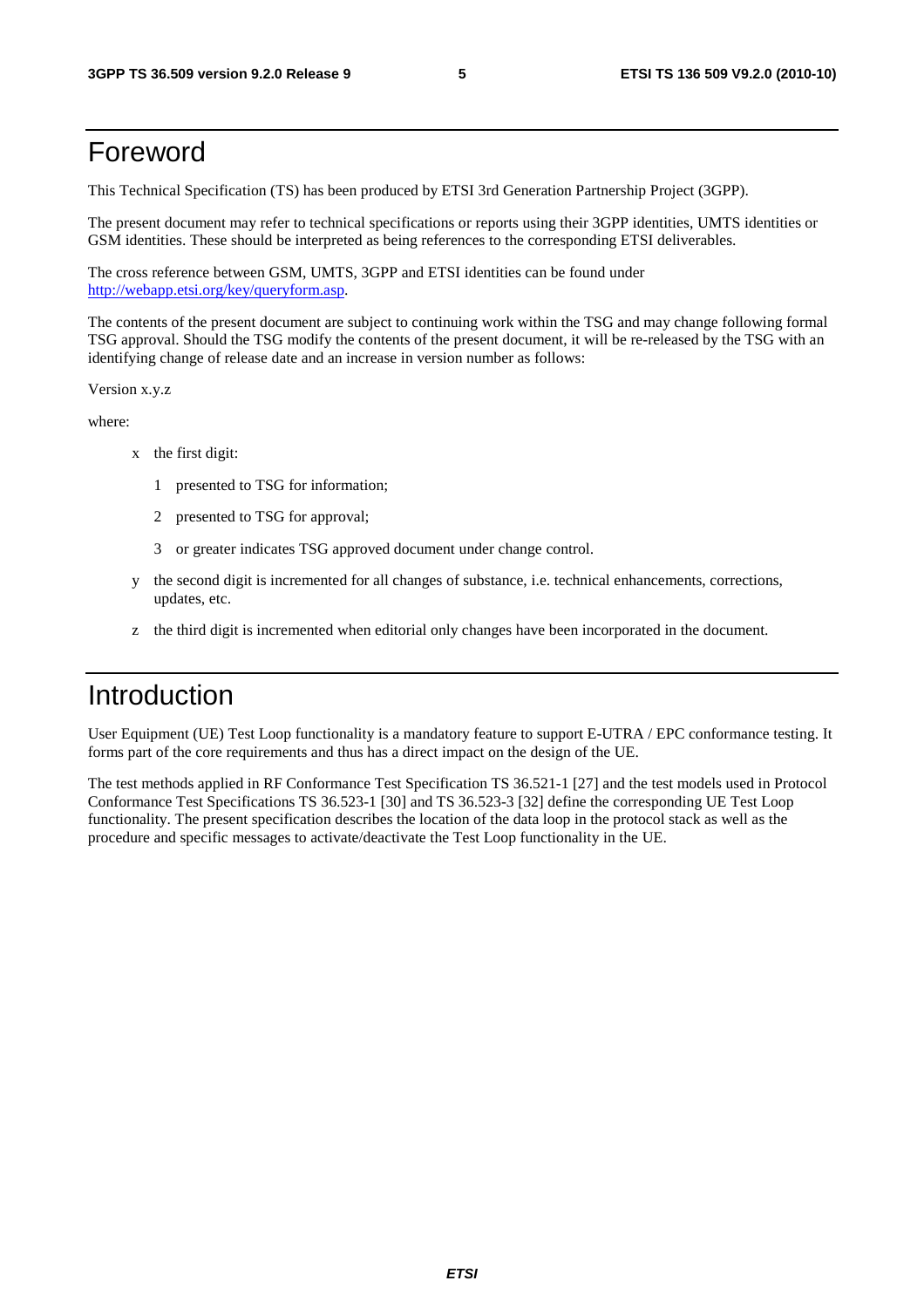## 1 Scope

The present document defines for User Equipment (UE) in E-UTRA FDD or TDD mode those special functions and their activation/deactivation methods that are required in UE for conformance testing purposes.

This document also describes the operation of these special functions for UEs supporting E-UTRA FDD or TDD mode, when operating in UTRA FDD and TDD mode, in GSM/GPRS mode, and in CDMA2000 mode.

# 2 References

The following documents contain provisions which, through reference in this text, constitute provisions of the present document.

- References are either specific (identified by date of publication, edition number, version number, etc.) or non-specific.
- For a specific reference, subsequent revisions do not apply.
- For a non-specific reference, the latest version applies. In the case of a reference to a 3GPP document (including a GSM document), a non-specific reference implicitly refers to the latest version of that document in the same Release as the present document.
- [1] 3GPP TR 21.905: "Vocabulary for 3GPP Specifications".
- [2] 3GPP TS 23.003: "Numbering, Addressing and Identification".
- [3] 3GPP TS 23.122: "Non-Access-Stratum functions related to Mobile Station (MS) in idle mode".
- [4] 3GPP TS 23.401: "3GPP System Architecture Evolution; GPRS enhancements for E-UTRAN access".
- [5] 3GPP TS 24.007: "Mobile radio interface signalling layer 3; General aspects".
- [6] 3GPP TS 24.008: "Mobile Radio Interface Layer 3 specification; Core Network Protocols; Stage 3".
- [7] 3GPP TR 24.801: "3GPP System Architecture Evolution; CT WG1 Aspects".
- [8] 3GPP TS 27.007: "AT command set for User Equipment (UE)".
- [9] 3GPP TS 31.101: "UICC-Terminal Interface; Physical and Logical Characteristics".
- [10] 3GPP TS 34.108: "Common Test Environments for User Equipment (UE) Conformance Testing".
- [11] 3GPP TS 34.109: "Terminal logical test interface; Special conformance testing functions".
- [12] 3GPP TS 34.123-1: "User Equipment (UE) conformance specification; Part 1: Protocol conformance specification".
- [13] 3GPP TS 34.123-2: "User Equipment (UE) conformance specification; Part 2: Implementation Conformance Statement (ICS) proforma specification".
- [14] 3GPP TS 34.123-3: "User Equipment (UE) conformance specification; Part 3: Abstract Test Suites (ATS)".
- [15] 3GPP TS 36.133: "Requirements for support of Radio Resource Management".
- [16] 3GPP TS 36.211: "Physical Channels and Modulation".
- [17] 3GPP TS 36.212: "Multiplexing and Channel Coding".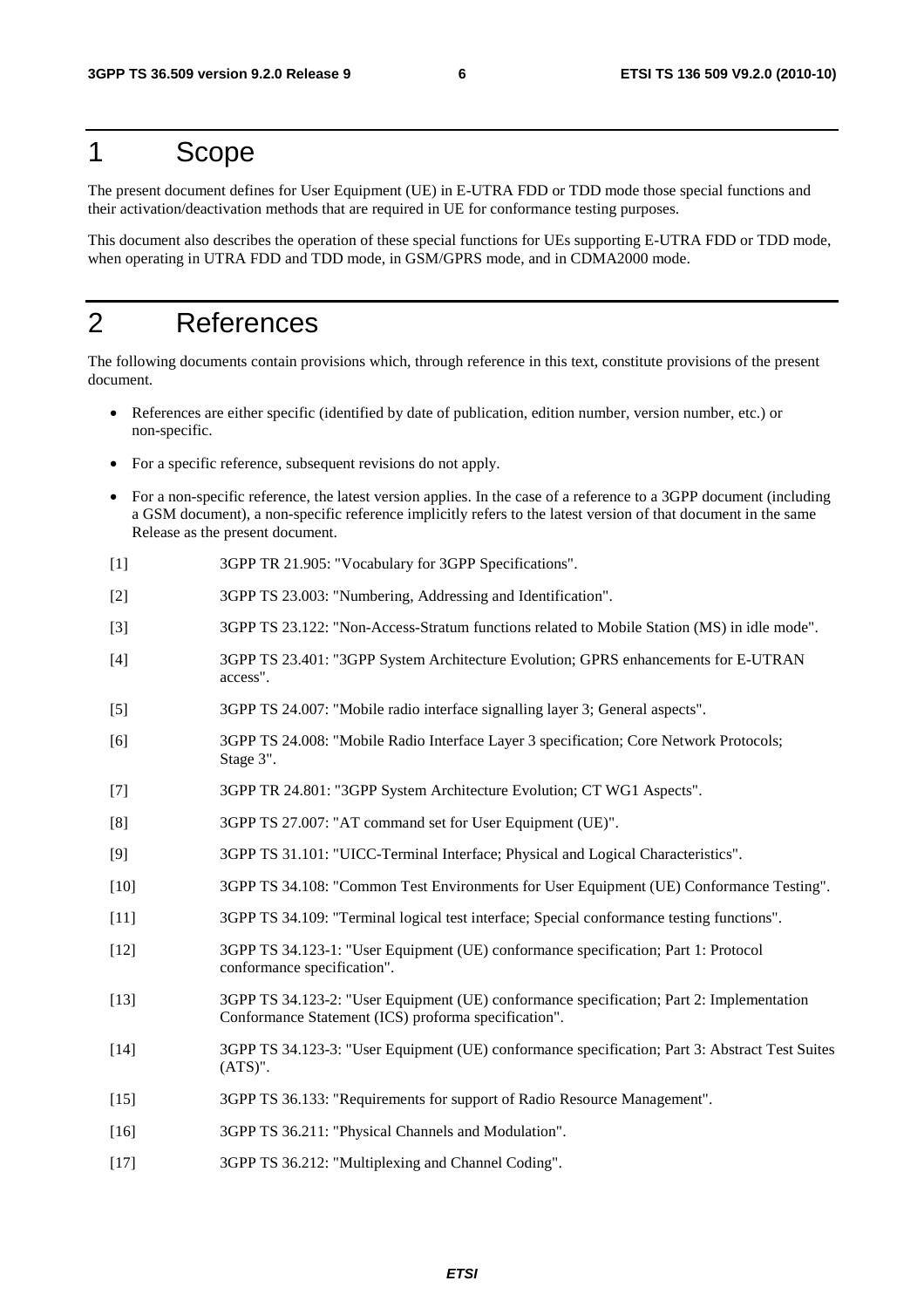[18] 3GPP TS 36.300: "Evolved Universal Terrestrial Radio Access (E-UTRA) and Evolved Universal Terrestrial Radio Access Network (E-UTRAN); Overall description; Stage 2". [19] 3GPP TS 36.302: "Services provided by the physical layer for E-UTRA". [20] 3GPP TS 36.304: "Evolved Universal Terrestrial Radio Access (EUTRA) User Equipment (UE) Procedures in idle mode ". [21] 3GPP TS 36.306: "Evolved Universal Terrestrial Radio Access (EUTRA) User Equipment (UE) Radio Access capabilities ". [22] 3GPP TS 36.321: "Evolved Universal Terrestrial Radio Access (EUTRA) Medium Access Control (MAC) protocol specification". [23] 3GPP TS 36.322: "Evolved Universal Terrestrial Radio Access (EUTRA) Radio Link Control (RLC) protocol specification". [24] 3GPP TS 36.323: "Evolved Universal Terrestrial Radio Access (EUTRA) Packet Data Convergence Protocol (PDCP) specification". [25] 3GPP TS 36.331: "Evolved Universal Terrestrial Radio Access (EUTRA) Radio Resource Control (RRC) Protocol Specification". [26] 3GPP TS 36.508: "Evolved Universal Terrestrial Radio Access (E-UTRA) and Evolved Packet Core (EPC); Common test environments for User Equipment (UE); Conformance Testing". [27] 3GPP TS 36.521-1: " Evolved Universal Terrestrial Radio Access (E-UTRA); User Equipment (UE) conformance specification Radio transmission and reception; Part 1: Conformance Testing". [28] 3GPP TS 36.521-2: "Evolved Universal Terrestrial Radio Access (E-UTRA); User Equipment (UE) conformance specification Radio transmission and reception; Part 2: Implementation Conformance Statement (ICS)". [29] 3GPP TS 36.521-3: "Evolved Universal Terrestrial Radio Access (E-UTRA); User Equipment (UE) conformance specification Radio transmission and reception; Part 3: Radio Resource Management Conformance Testing". [30] 3GPP TS 36.523-1: " Evolved Universal Terrestrial Radio Access (E-UTRA) and Evolved Packet Core (EPC); User Equipment (UE) conformance specification; Part 1: Protocol conformance specification". [31] 3GPP TS 36.523-2: "Evolved Universal Terrestrial Radio Access (E-UTRA) and Evolved Packet Core (EPC); User Equipment (UE) conformance specification; Part 2: Implementation Conformance Statement (ICS) proforma specification". [32] 3GPP TS 36.523-3: " Evolved Universal Terrestrial Radio Access (E-UTRA) and Evolved Packet Core (EPC)); User Equipment (UE) conformance specification; Part 3: Abstract Test Suites (ATS)". [33] 3GPP TS 44.014: "Individual equipment type requirements and interworking; Special conformance testing functions". [34] 3GPP TS 51.010-1: "Mobile Station (MS) conformance specification; Part 1: Conformance specification ". [35] ISO/IEC 9646 (all parts): "Information technology - Open Systems Interconnection - Conformance testing methodology and framework". [36] 3GPP TS 24.301: "Non-Access-Stratum (NAS) protocol for Evolved Packet System (EPS); Stage 3".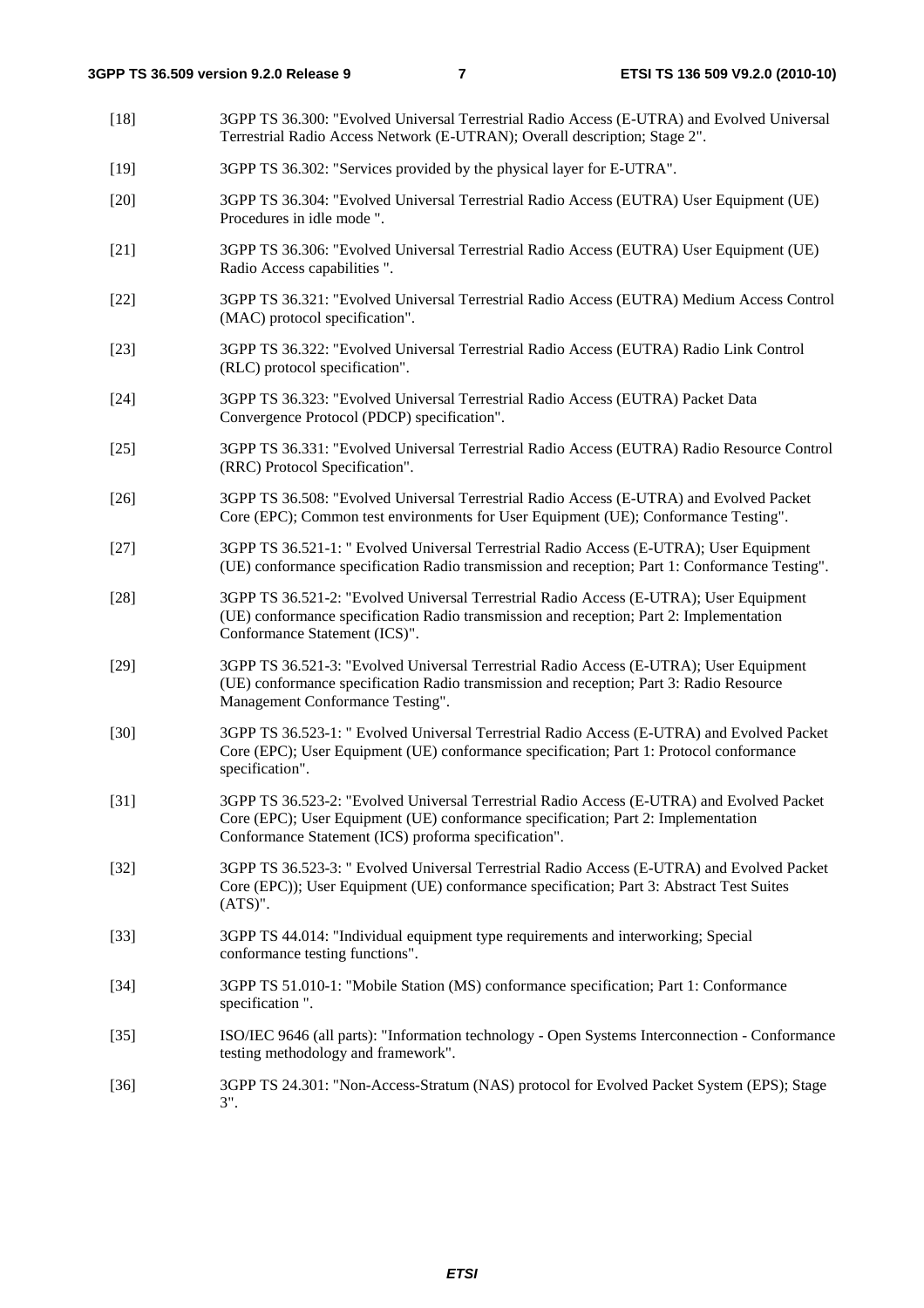# 3 Definitions and abbreviations

### 3.1 Definitions

For the purposes of the present document, the terms and definitions given in TR 21.905 [1] apply, unless specified below:

**Bi-directional Data Radio Bearer**: Data radio bearer identified by a data radio bearer identifier capable to deliver data in both downlink and uplink

**Logical Test Interface:** interface which provides the logical service to interwork and to communicate between UE and System Simulator during the test of a UE

**SS (System Simulator):** test system (or equipment) that drives the test process with UE, like eNB (evolved Node B) simulator

**TC (Test Control):** UE protocol entity used by the SS to control the UE specific testing functions

**UE (User Equipment):** user equipment as defined in [1] that is under test

User: test user, who handles the test and measurement process via the logical test interface

### 3.2 Abbreviations

For the purposes of the present document, the abbreviations specified in TR 21.905 [1] apply, with any additional abbreviations specified below:

| <b>DRB</b>        | Data Radio Bearer                   |
|-------------------|-------------------------------------|
| <b>EMM</b>        | <b>EPS Mobility Management</b>      |
| <b>ENB</b>        | Evolved Node B                      |
| <b>EPS</b> Bearer | <b>Evolved Packet System Bearer</b> |
| <b>ESM</b>        | <b>EPS Session Management</b>       |
| LB.               | Loop Back                           |
| <b>MAC</b>        | Media Access Control                |
| <b>MTC</b>        | Main Test Component                 |
| <b>RAB</b>        | Radio Access Bearer                 |
| <b>RMC</b>        | Reference Measurement Channel       |
| <b>ROHC</b>       | <b>Robust Header Compression</b>    |
| <b>SDF</b>        | Service Data Flow                   |
| SS                | <b>System Simulator</b>             |
| ТC                | <b>Test Control</b>                 |
|                   |                                     |

# 4 UE special conformance test functions

### 4.1 General description

The SS performs activation and deactivation of the conformance test functions in the UE by sending Security Protected NAS Layer 3 messages. Apart from sending the appropriate deactivation command to the UE the functions shall be deactivated by:

switching off the UE; or

by removing the USIM.

The following special UE conformance testing functions can be activated (and deactivated):

- UE test loop function;
- Electrical Man Machine Interface (EMMI).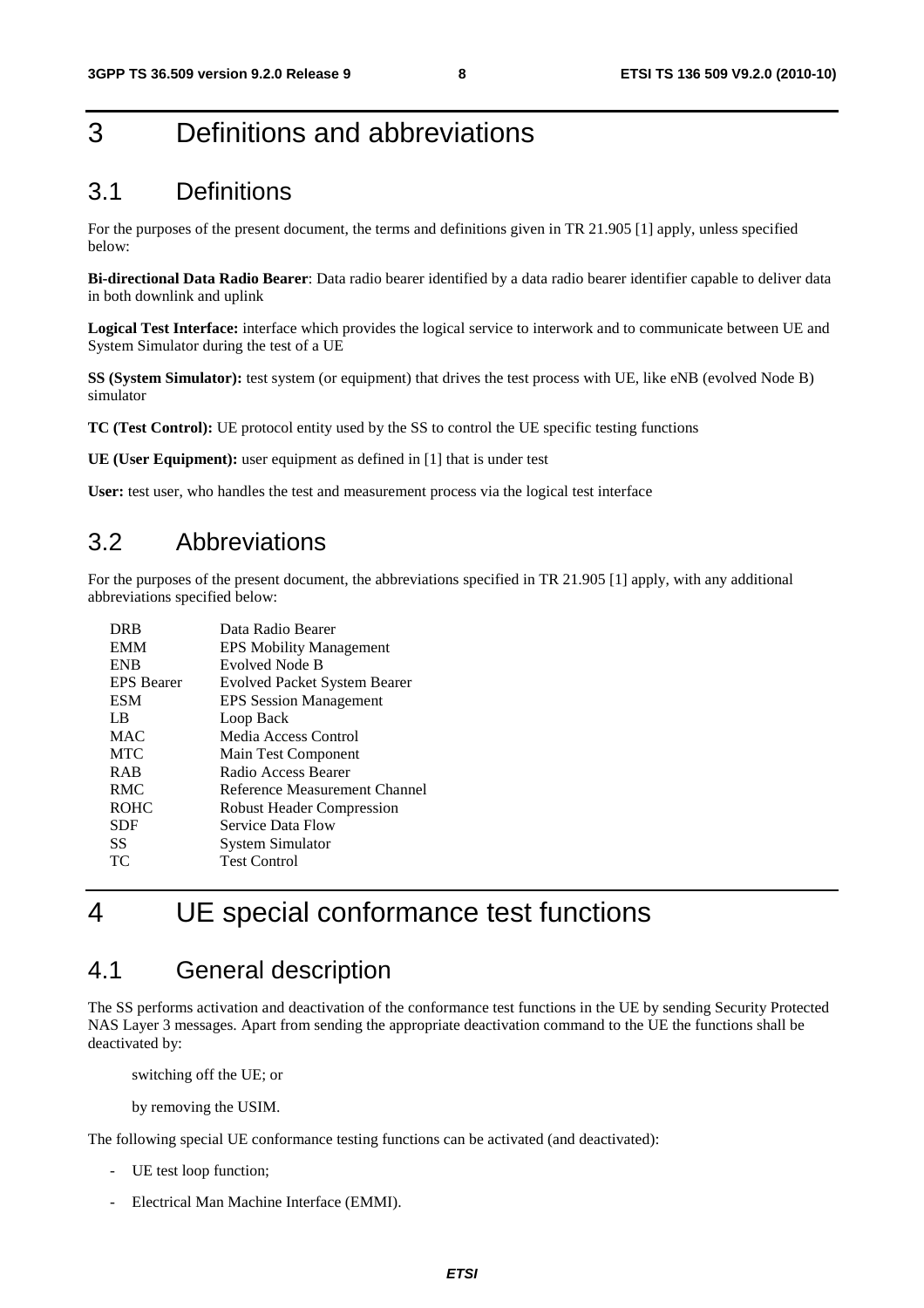The following Test Control (TC) procedures are used to control the UE test loop function:

- Close UE test loop;
- Open UE test loop.

No specific TC procedures are associated with EMMI.

# 5 Test Control (TC) protocol procedures and test loop operation

### 5.1 General description

The UE test loop function provides access to isolated functions of the UE via the radio interface without introducing new physical interfaces just for the reason of conformance testing.

NOTE: It should be emphasised that the UE test loop function only describes the functional behaviour of the UE with respect to its external interfaces; physical implementation of the UE test loop function is completely left open to the manufacturer.

The UE test loop function is activated by transmitting the appropriate TC message to the UE, see clause 6.

The UE test loop function can be operated in two different loopback modes:

- UE test loop mode A; and
- UE test loop mode B.

UE test loop mode A provides loopback of PDCP SDUs for bi-directional data radio bearers while UE is operating in E-UTRA mode. The downlink PDCP SDUs received by the UE on each bi-directional data radio bearer are returned on the same radio bearer regardless of the PDCP SDU contents and of the TFT of the associated EPS bearer context [36].

UE test loop mode B provides loopback of PDCP SDUs (E-UTRA and UTRA), SNDCP PDUs (GSM/GPRS) and RLP PDUs (CDMA2000) for bi-directional EPS bearers while UE is operated in E-UTRA, UTRA, GSM/GPRS or CDMA2000 modes. UE test loop mode B can not be used when more than one PDN connection is established or more than one primary PDP context is active. When operating in E-UTRA, UTRA or GSM/GPRS then the downlink PDCP SDUs or SNDCP PDUs received by the UE on all bi-directional data radio bearers are returned by the UE on the data radio bearer associated with an EPS bearer context with a TFT matching the TCP/UDP/IP protocol information within the PDCP SDU or SNDCP SDU [36]. When operating in CDMA2000 modes, the downlink RLP PDUs received by the UE on all bi-directional data radio bearers are returned by the UE on the data radio bearer with the smallest identity, regardless of the RLP PDU content and of the TFT of the associated EPS bearer context.

UE test loop mode A is mandatory to all E-UTRA UEs.

UE test loop mode B for operation in E-UTRA mode is mandatory to all E-UTRA UEs.

UE test loop mode B for operation in UTRA mode is mandatory to all E-UTRA UEs supporting UTRA radio access.

UE test loop mode B for operation in GSM/GPRS mode is mandatory to all E-UTRA UEs supporting GSM/GPRS radio access.

UE test loop mode B for operation in CDMA2000 mode is mandatory to all E-UTRA UEs supporting CDMA2000 radio access.

For E-UTRA UE supporting multiple radio access technologies then UE reception of Test Control messages is limited to UE operating in E-UTRA mode, while continuation of loopback of user data is provided over the change to other UE supported radio access technologies.

UE test loop mode B for operation in UTRA, GSM/GPRS and CDMA2000 mode is only applicable for loopback of user data in PS domain.

The TC entity may be seen as a L3 or a NAS entity.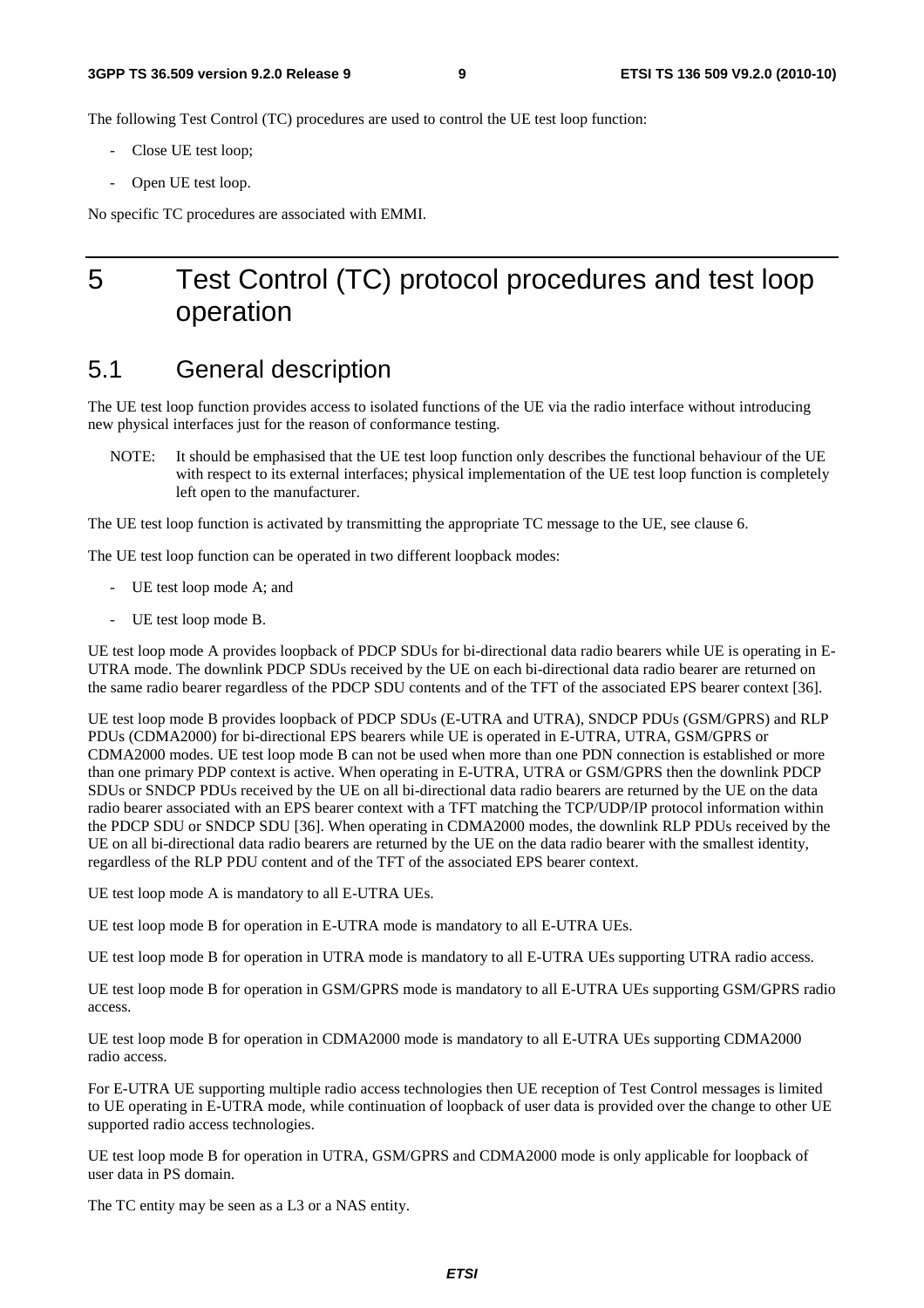Figure 5.1-1 shows a functional block diagram of UE test loop function for TC entity and UE test loop mode A. The loopback of PDCP SDUs for UE test loop mode A is specified in sub clause 5.3.3.

Figure 5.1-2 shows a functional block diagram of UE test loop function for TC entity and UE test loop mode B. The loopback of IP PDUs/PDCP SDUs for UE test loop mode B and UE in E-UTRA mode is specified in subclauses 5.3.4.2 and 5.3.4.3.

Figure 5.1-3 shows a functional block diagram of UE test loop function for UE test loop mode B and UE operating in UTRA mode. The loopback of IP PDUs/PDCP SDUs for UE test loop mode B and UE in UTRA mode is specified in subclauses 5.3.4.4 and 5.3.4.5.

Figure 5.1-4 shows a functional block diagram of UE test loop function for UE test loop mode B for UE operating in GSM/GPRS mode. The loopback of IP PDUs/SNDCP SDUs for UE test loop mode B and UE in GSM/GPRS mode is specified in subclauses 5.3.4.6 and 5.3.4.7.

Figure 5.1-5 shows a functional block diagram of UE test loop function for UE test loop mode B for UE operating in CDMA2000 mode. The loopback of IP PDUs/RLP SDUs for UE test loop mode B and UE in CDMA2000 mode is specified in subclauses 5.3.4.8 and 5.3.4.9.



NOTE: ROHC functionality in PDCP Layer 2 is optional for UE implementations.

**Figure 5.1-1: Model for Test Control and UE Test Loop Mode A on UE side for E-UTRA**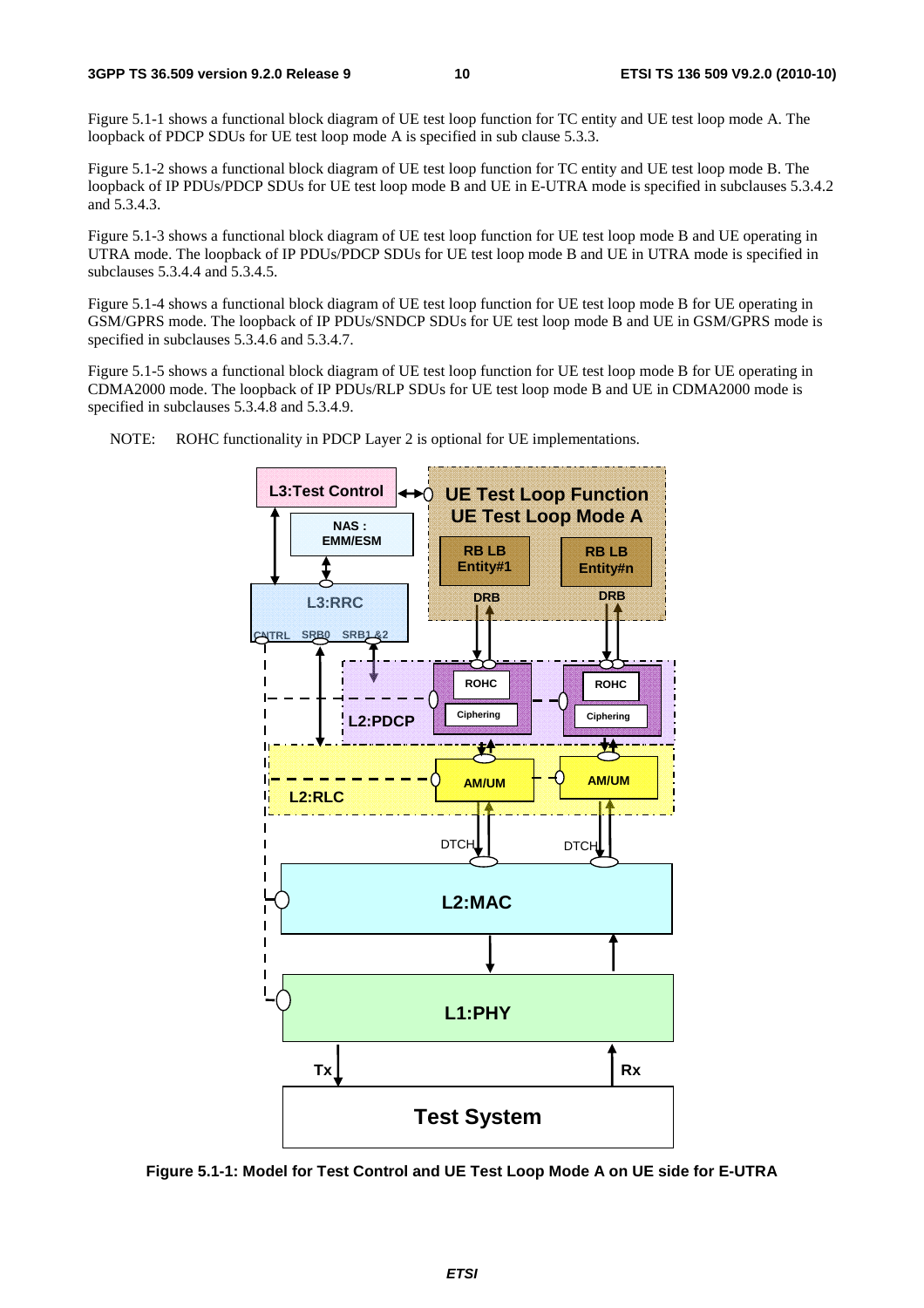

**Figure 5.1-2: Model for Test Control and UE Test Loop Mode B on UE side for E-UTRA**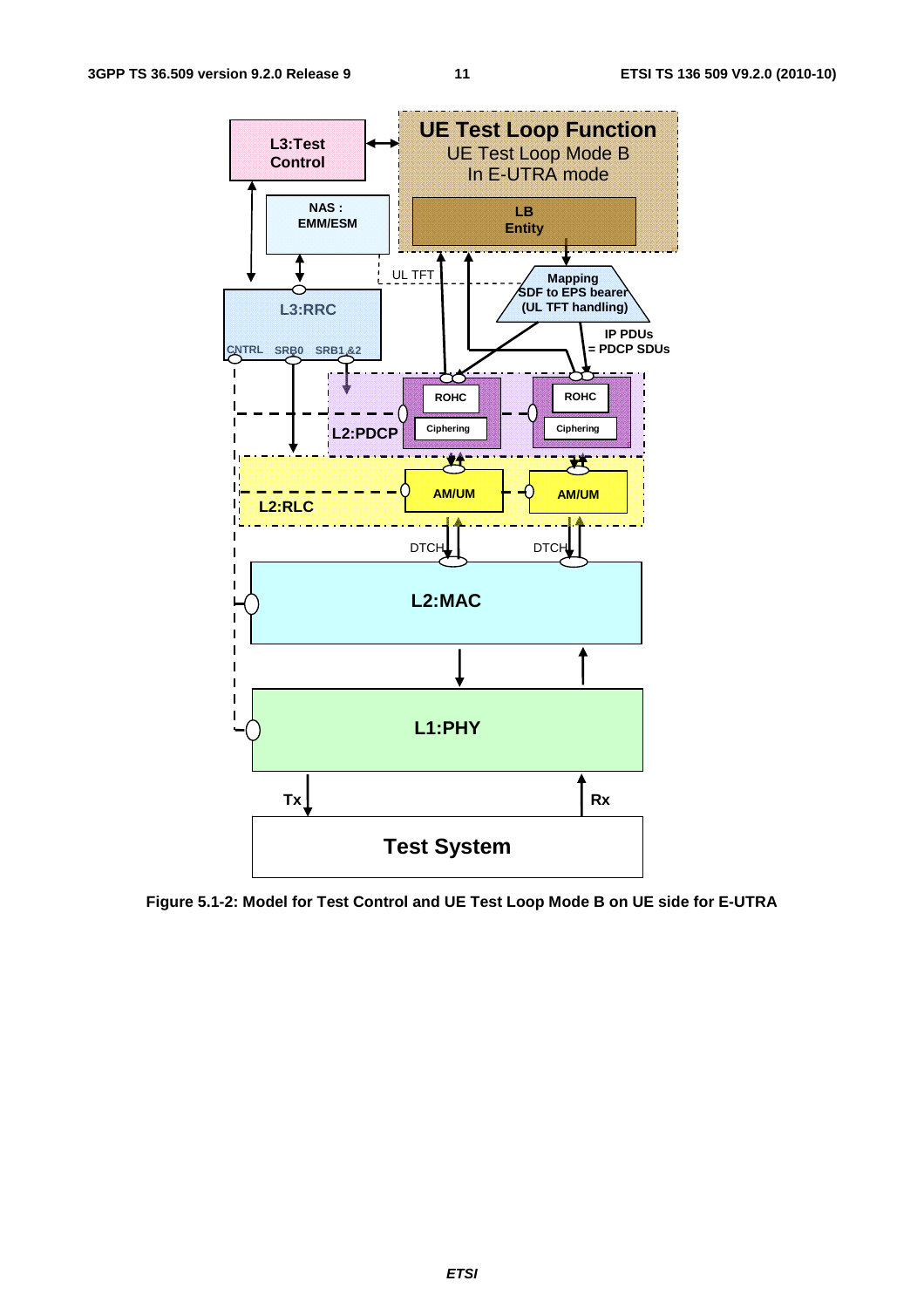

**Figure 5.1-3: Model for UE Test Loop Mode B on UE side for UTRA**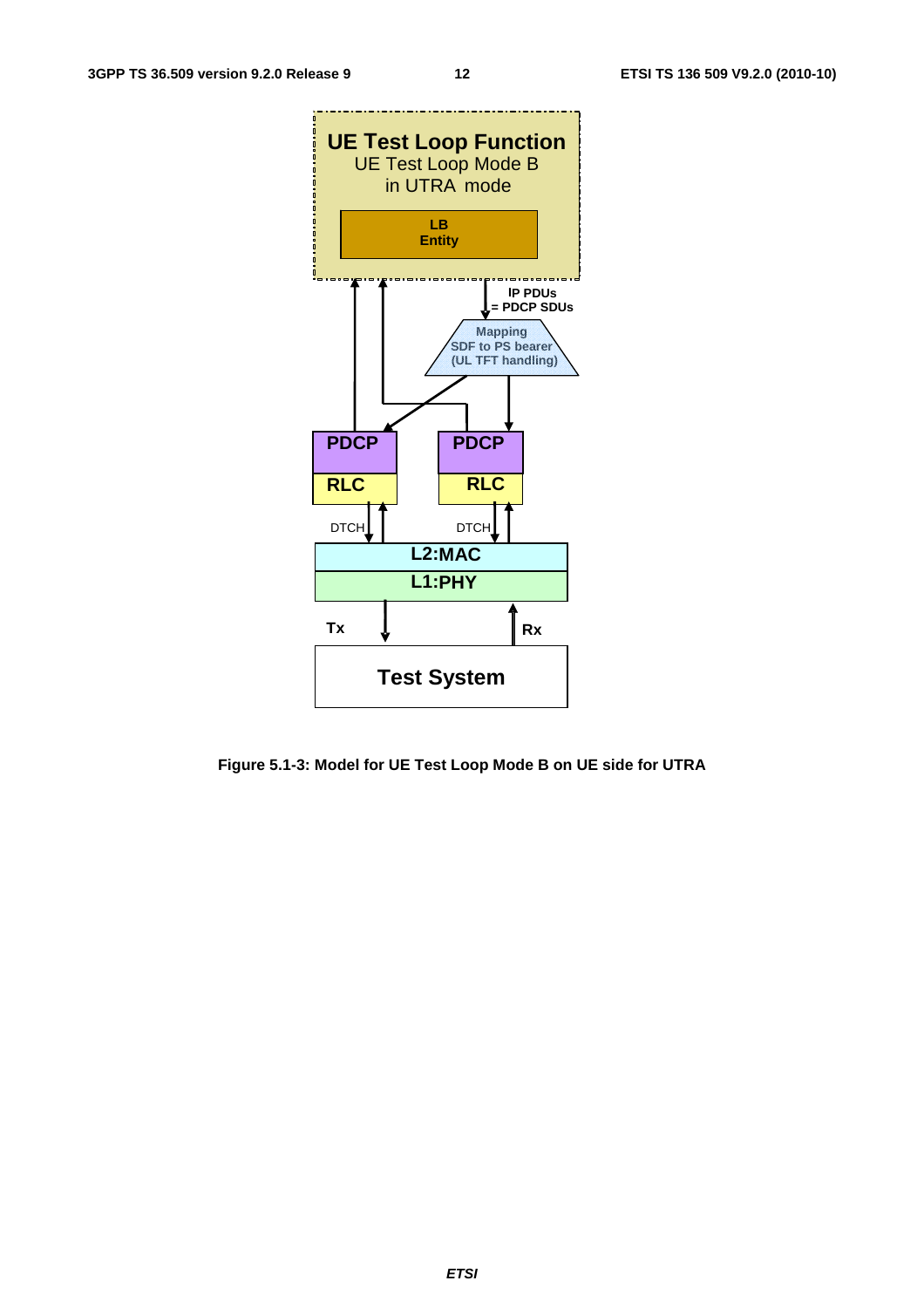

**Figure 5.1-4: Model for UE Test Loop Mode B on UE side for GSM/GPRS**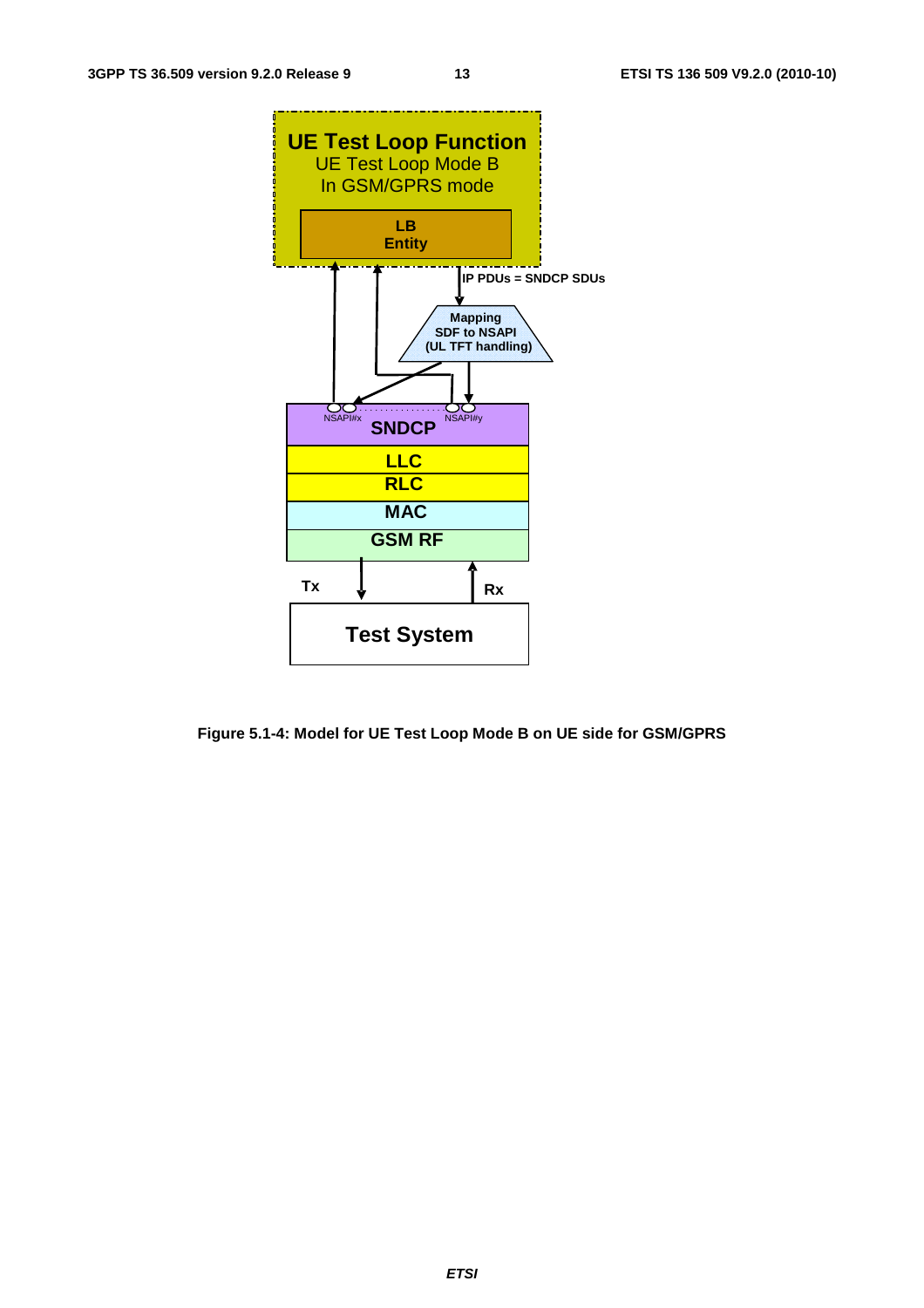

**Figure 5.1-5: Model for UE Test Loop Mode B on UE side for CDMA2000** 

### 5.2 Security protection of test control messages

The test control messages, i.e. ACTIVATE TEST MODE, DEACTIVATE TEST MODE, CLOSE UE TEST LOOP, and OPEN UE TEST LOOP, are integrity protected and ciphered according to TS 24.301 clause 4.4.

### 5.3 UE test mode procedures

### 5.3.1 General

The UE test mode procedures are intended for setting the UE into a test mode where the SS can set up data radio bearers (UE test loop mode A) or EPS bearers (UE test loop mode B) to be terminated in the UE test loop function; as well as, for making UE leave the test mode if it has previously been set into it and return to normal operation.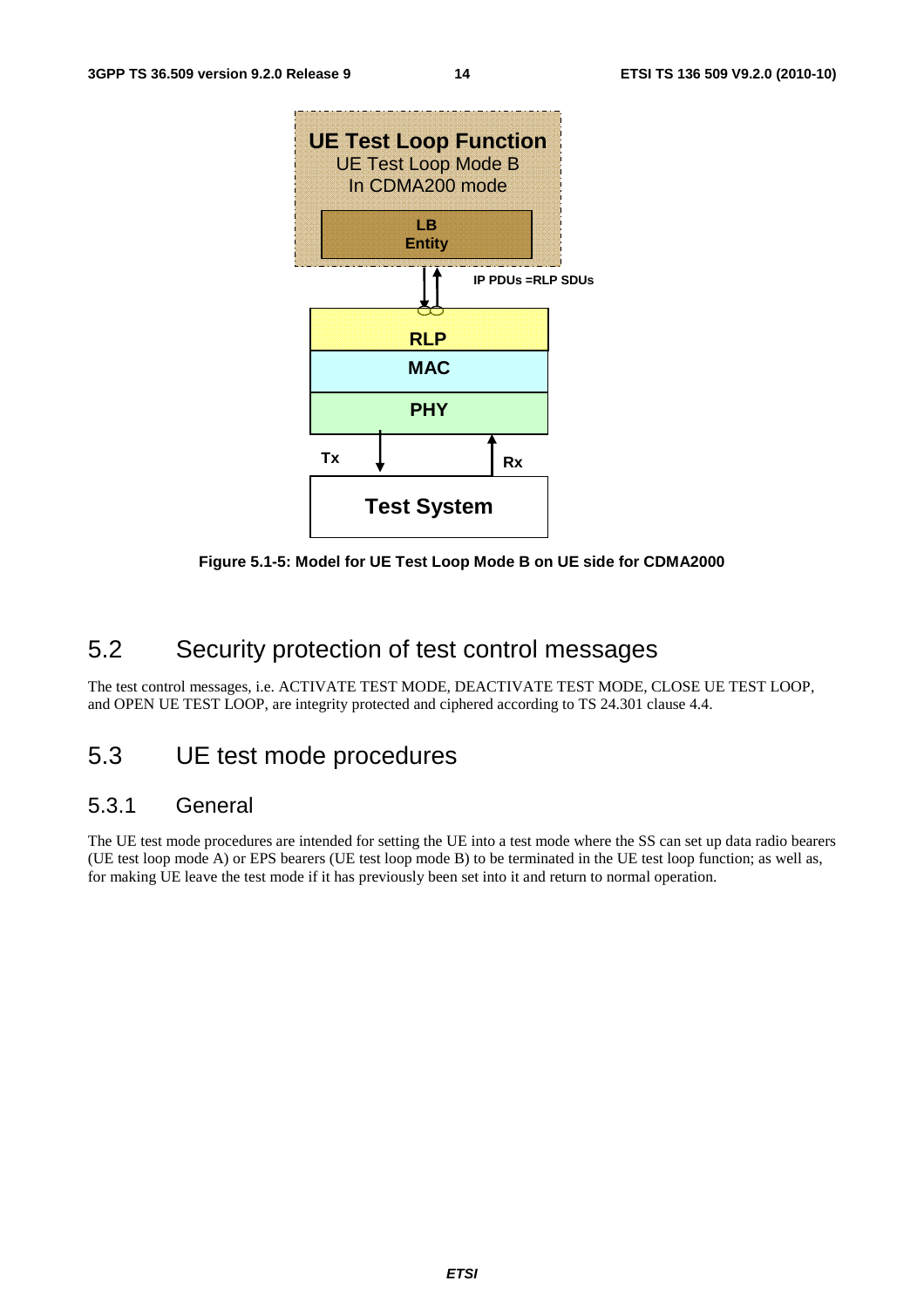### 5.3.2 Activate UE test mode



**Figure 5.3.2-1: Activate UE test mode procedure** 

### 5.3.2.1 General

The SS uses the activate UE test mode procedure to get the UE into a test mode where the SS can set up one or more sets of data radio bearers with an associated EPS bearer context (UE test loop mode A) or EPS bearers (UE test loop mode B) before commanding the UE to terminate them in the UE test loop function. The activation of the UE test loop function in UE test loop mode A or UE test loop mode B will control if the UE is terminating the data radio bearers or the EPS bearers in the UE test loop function.

#### 5.3.2.2 Initiation

The SS can activate the UE test mode when UE is in E-UTRA connected state.

NOTE: Refer to TS 36.508 [28] subclause 4.5.1 for more details on UE states.

The SS requests the UE to activate the UE test mode by transmitting an ACTIVATE TEST MODE message.

#### 5.3.2.3 Reception of ACTIVATE TEST MODE message by UE

Upon receiving the ACTIVATE TEST MODE message the UE shall:

- 1> if a default EPS bearer context is already activated:
	- 2> the UE behaviour is unspecified.
- 1> else:
	- 2> activate the UE test mode;
	- 2> send ACTIVATE TEST MODE COMPLETE message.

When the UE test mode is active:

- 1> the UE shall accept any request to establish a data radio bearer with an associated EPS bearer context, both included in the same RRC message, and within the radio access capabilities of the UE;
- 1> if neither test loop mode A operation nor test loop mode B operation is ongoing: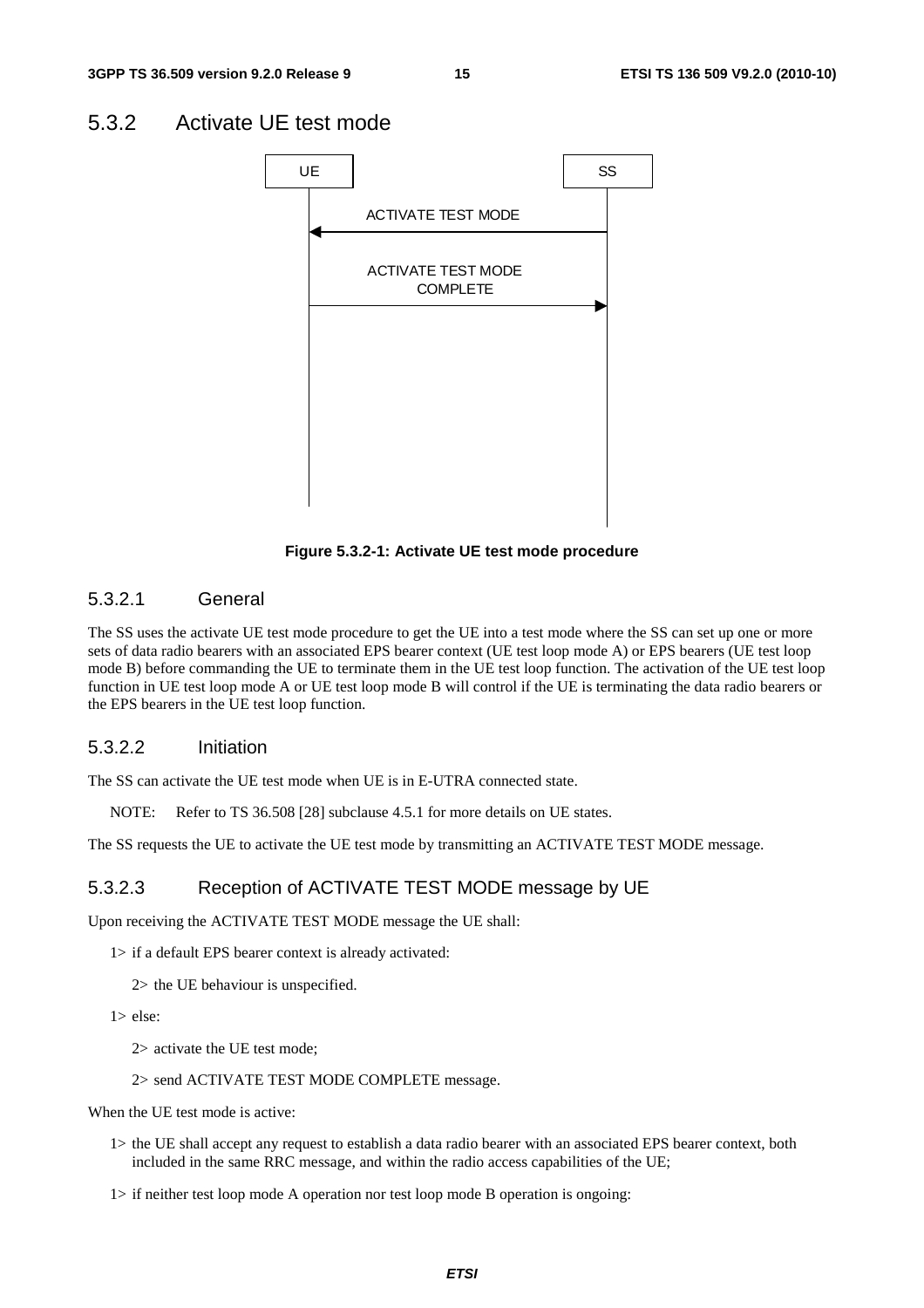- 2> if the UE is operating in E-UTRAN mode:
	- 3> if the UE hasn't received the ACTIVATE DEFAULT EPS BEARER CONTEXT REQUEST message in response to the PDN CONNECTIVITY REQUEST message included in an ATTACH REQUEST message; or
	- 3> if the UE has received the response message with the PDN type IE set to 'IPv4' and an IPv4 address value different from '0.0.0.0':

4> the UE may not transmit any uplink PDCP SDU on any DRB:

4> the UE may discard any received downlink PDCP SDU on any DRB is.

- NOTE: If the UE has requested the use of DHCPv4 signalling for allocation of an IPv4 address, the UE may either accept the IPv4 address provided via NAS signalling and may not transmit any uplink PDCP SDU on any DRB and may discard downlink PDCP SDUs on any DRB, or the UE may transmit and receive DHCPv4 messages to obtain an IPv4 address, according to the procedure described in TS 36.508 clause 4.5.2A.
	- 3> if the UE has received the response message with the PDN type IE set to a value different from 'IPv4' or with the IPv4 address equal to '0.0.0.0';

4> the UE may transmit uplink PDCP SDUs on any DRB.

### 5.3.3 Deactivate UE test mode



**Figure 5.3.3-1: Deactivate UE test mode procedure** 

#### 5.3.3.1 General

The purpose of this procedure is to deactivate the UE test mode and return UE to normal operation.

NOTE: Deactivation of the UE test loop mode may occur as well as a result of other events. For further details see e.g. 4.1, 5.4.2.1.

#### 5.3.3.2 Initiation

The SS can deactivate the UE test mode when UE is in E-UTRA connected state and the UE test mode is active.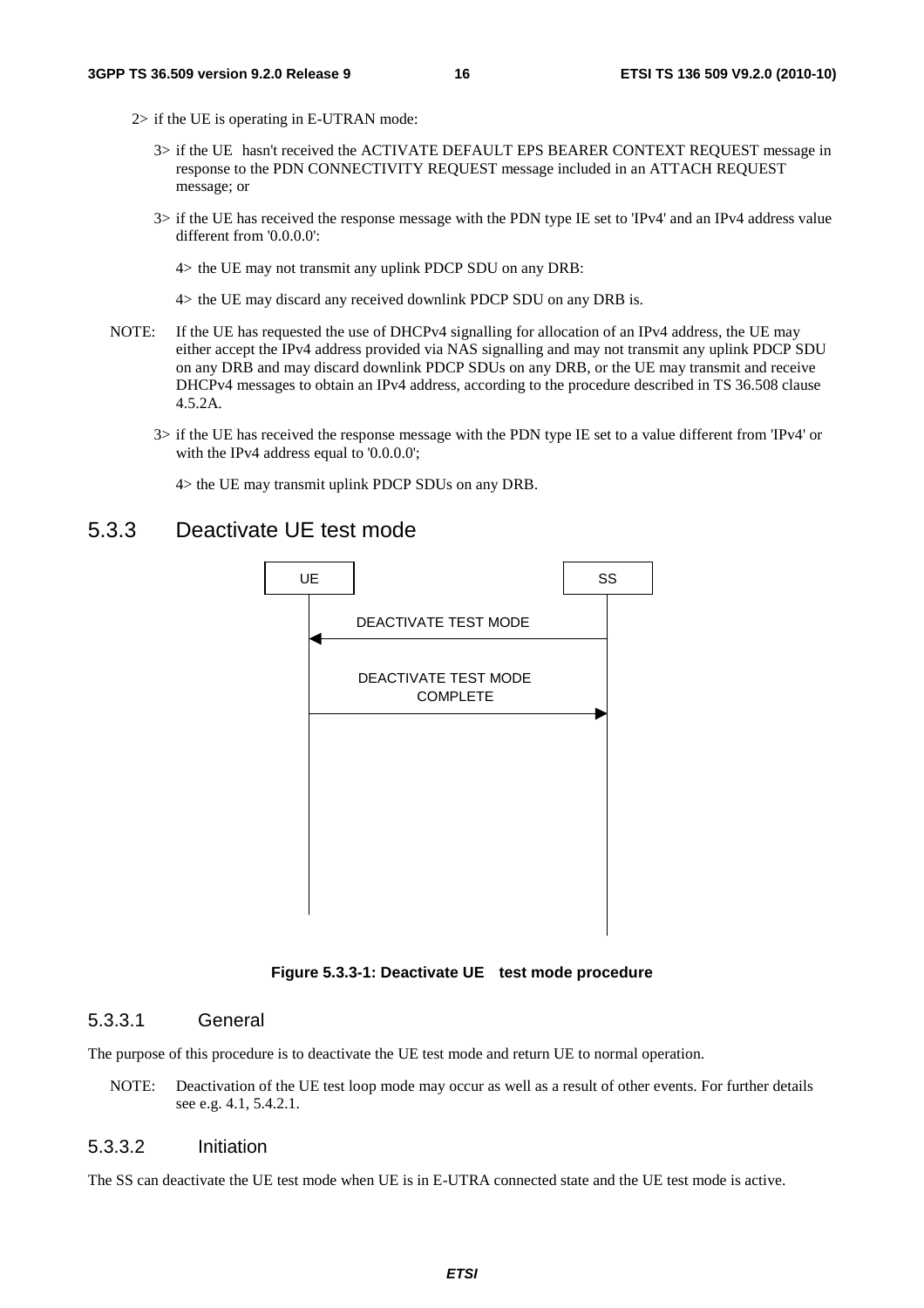NOTE: Refer to TS 36.508 [28] subclause 4.5.1 for more details on UE states.

The SS requests the UE to deactivate the UE test mode by transmitting a DEACTIVATE TEST MODE message.

#### 5.3.3.3 Reception of DEACTIVATE TEST MODE message by UE

Upon receiving the DEACTIVATE TEST MODE message the UE shall:

- 1> deactivate the UE test mode;
- 1> send a DEACTIVATE TEST MODE COMPLETE message.

### 5.4 UE test loop procedures

### 5.4.1 General

The UE test loop function is intended for:

- E-UTRA RF receiver and transmitter testing to generate data transfer in downlink and uplink.
- E-UTRA layer 2 (MAC, RLC, PDCP) and data radio bearer testing to generate data transfer in downlink and uplink.
- EPC and E-UTRA layer 3 testing to verify data transfer continuation over RRC and EPC procedures.
- EPC NAS user-plane testing to verify uplink TFT handling.
- E-UTRA/EPC Inter-system testing to verify data transfer continuation over Inter-system change procedures to and from UTRA, GSM/GPRS and CDMA2000.

### 5.4.2 Close UE test loop



**Figure 5.4.2-1: Close UE test loop procedure** 

#### 5.4.2.1 General

The SS uses the close UE test loop procedure to start the UE Test Loop function in the UE while in E-UTRA mode.

A prerequisite for UE test loop mode A is that at least one bi-directional data radio bearer has been established between SS and UE.

A prerequisite for UE test loop mode B is that at least one EPS bearer context has been established between SS and UE.

The UE shall provide for normal layer 1, layer 2, RRC, EMM and ESM functionality while the UE test loop function is active. This includes (but is not limited to) handover procedures and normal disconnection of the data radio bearer.

For UE test loop mode A the loopback shall be maintained across handovers within E-UTRA, but after data radio bearer release, the loopback shall cease to exist.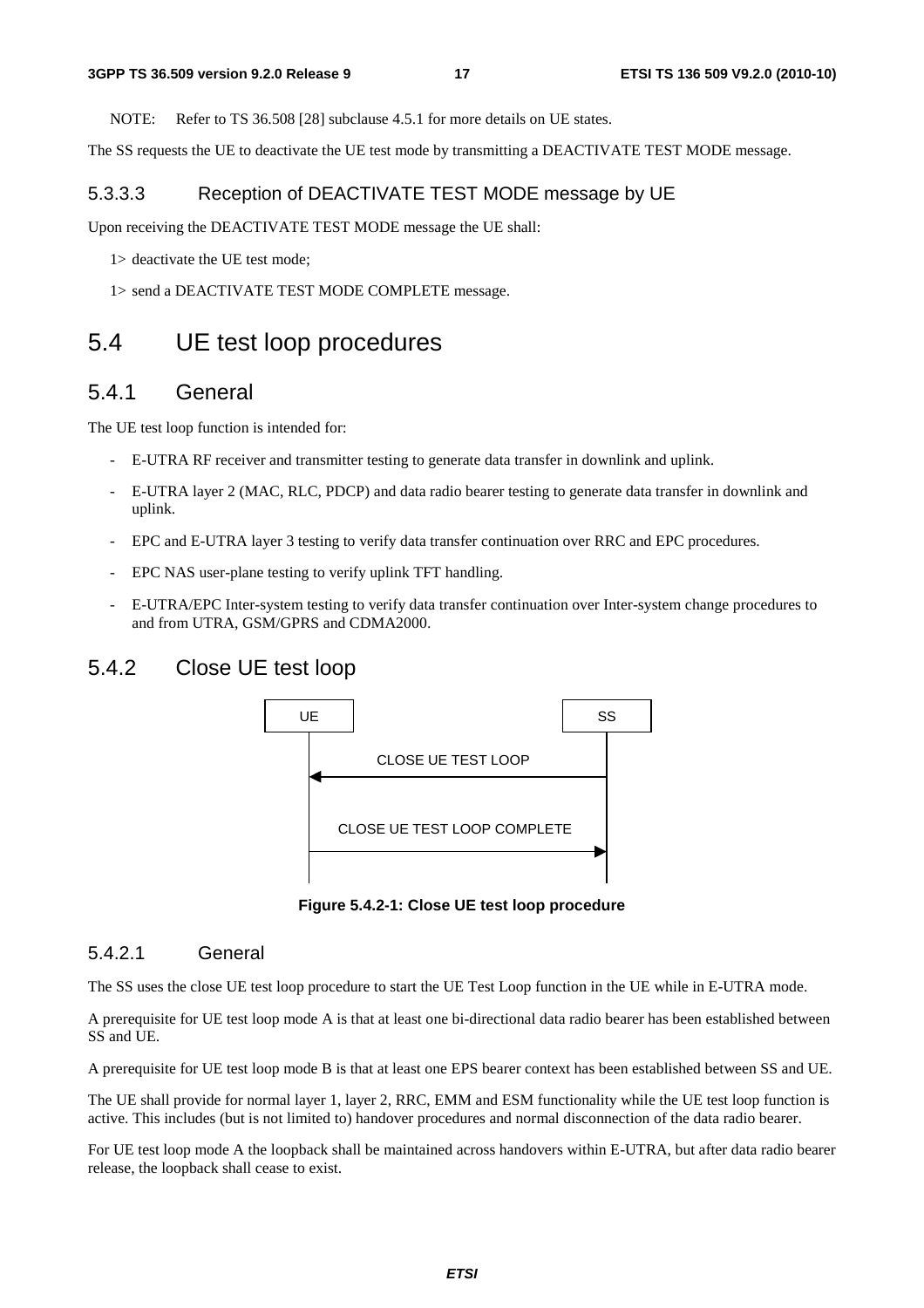For UE test loop mode B the loopback shall be maintained across handovers within E-UTRA and between radio access system (E-UTRA to/from UTRA, E-UTRA to/from GSM/GPRS and E-UTRA to/from CDMA2000). This means that any buffered IP PDUs in the UE test loop function at the time of the intra- or inter-system change shall be kept in the UE test loop function and being scheduled for transmission transparently to the intra- or inter-system change.

For UE test loop mode A or B, UE shall not transmit any uplink U-plane data other than the data returned by the loopback entity.

### 5.4.2.1a UE test loop mode A PDCP SDU and UE test loop mode B IP PDU buffer size requirement

The minimum UE loopback buffer size for PDCP SDUs (UE test loop mode A) and IP PDUs (UE test loop mode B), when UE is operated in RLC AM or UM mode, shall be according to table 5.4.2.1-1. The UE behaviour, when the loopback buffer capacity is exceeded, is unspecified.

| <b>UE Category</b> | Minimum loopback buffer size<br>[Kbyte]<br>(note 1)                                                                                                                                                                 |
|--------------------|---------------------------------------------------------------------------------------------------------------------------------------------------------------------------------------------------------------------|
| Category 1         |                                                                                                                                                                                                                     |
| Category 2         | 10                                                                                                                                                                                                                  |
| Category 3         | 15                                                                                                                                                                                                                  |
| Category 4         | 20                                                                                                                                                                                                                  |
| Category 5         | 40                                                                                                                                                                                                                  |
| UE is used.        | Note 1: Minimum loopback buffer size has been selected for<br>each UE category such that the UE shall be able<br>to forward all data received in one TTI when the<br>applicable maximum transport block size of the |

**Table 5.4.2.1-1: Minimum loopback buffer size for different UE categories.** 

#### 5.4.2.2 Initiation

The SS can request the UE to close a test loop in mode A if at least one bi-directional data radio bearer is established and the UE test mode is active.

The SS can request the UE to close a test loop in mode B if at least one EPS bearer is established and the UE test mode is active.

The SS requests the UE to close its UE test loop mode A or UE test loop mode B test loop(s) by transmitting a CLOSE UE TEST LOOP message.

### 5.4.2.3 Reception of CLOSE UE TEST LOOP message by the UE

Upon receiving the CLOSE UE TEST LOOP message the UE shall:

- 1> if UE test loop mode A has been selected;
	- 2> if no bi-directional data radio bearers are established or if the UE test mode is not active; or
	- 2> if test loop mode A or test loop mode B operation is already closed on one or more data radio bearers:

3> the UE behaviour is unspecified

2> else:

3> for LB\_ID=0 to MAX\_ModeA\_LB-1\_entities:

 $4>$  set DRB ID(LB ID) to 0 (indicate no DRB mapped)

- $4>$  set UL\_PDCP\_SDU\_scaling(LB\_ID) to FALSE
- 3> set LB\_ID to 0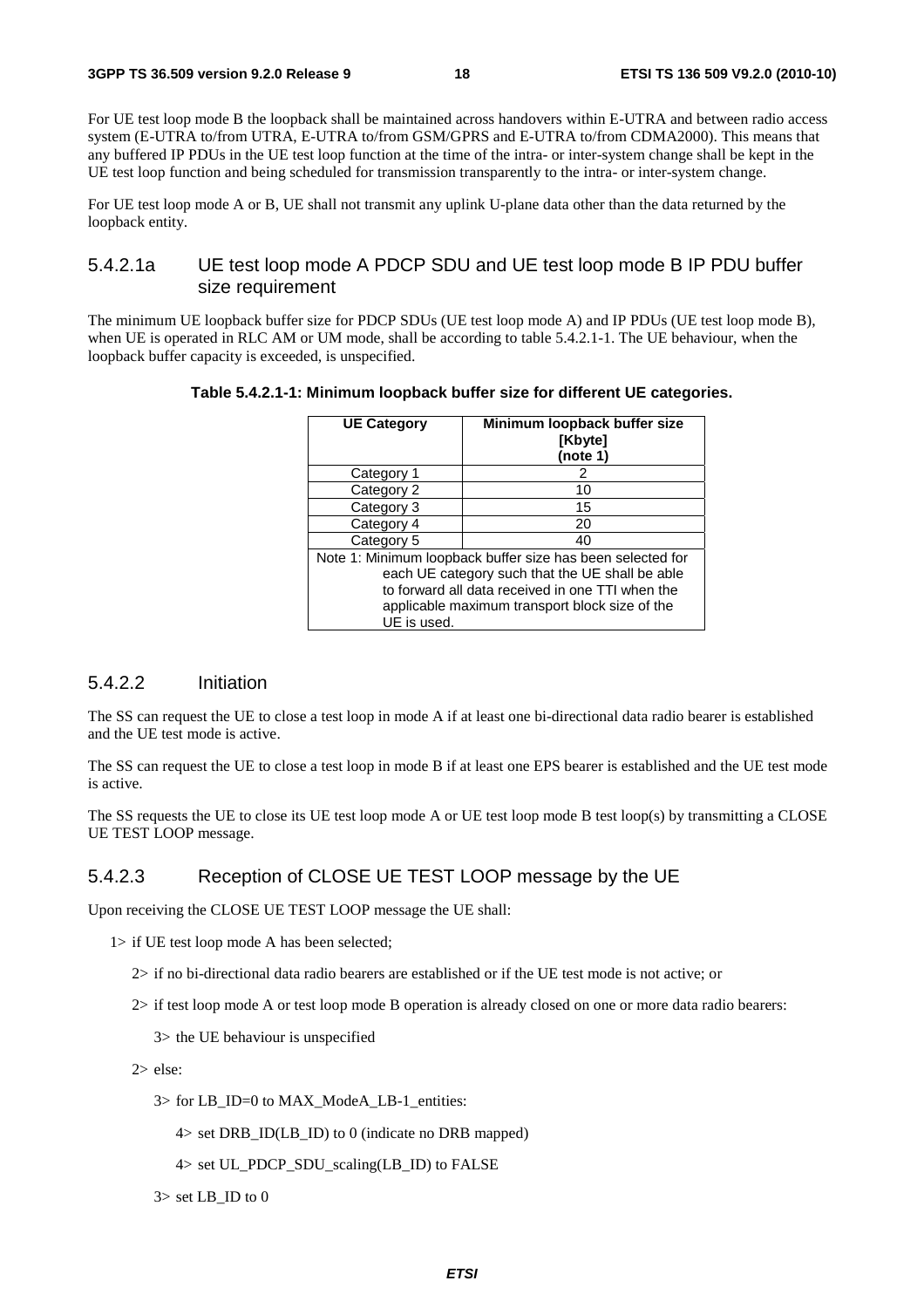- 3> for each established bi-directional data radio bearer in ascending order and starting with the data radio bearer with the lowest configured Data Radio bearer identity number:
	- 4> if LB\_ID is less than MAX\_ModeA\_LB\_entities:

5> set DRB\_ID(LB\_ID) to the Data Radio bearer identity number

5> increment LB\_ID by 1

4> else:

5> the UE behaviour is unspecified

- 3> if the UE test loop mode A setup IE is included:
	- 4> for each LB Setup DRB IE in the LB setup list of the UE test loop mode A setup IE:
		- 5> for LB\_ID=0 to MAX\_ModeA\_LB\_entities-1:
			- 6> if DRB\_ID(LB\_ID) is equal to the Data Radio bearer identity number parameter of the LB Setup DRB IE:
				- 7> if the LB Setup DRB(LB\_ID) IE is included:
				- 7> set UL\_PDCP\_SDU\_scaling(LB\_ID) to TRUE
				- 7> set UL\_PDCP\_SDU\_size(LB\_ID) to UL PDCP SDU size parameter of the LB Setup DRB(LB\_ID) IE
- 3> perform the UE actions for UE Test Loop Mode A operation as specified in subclause 5.4.3; and
- 3> send CLOSE UE TEST LOOP COMPLETE message (the loopback shall be operational prior to the sending of the acknowledgement).
- 1> else if UE test loop mode B has been selected;
	- 2> if no EPS bearer is established or if the UE test mode is not active; or
	- 2> if the test loop is already active on one or more EPS bearers:
		- 3> the UE behaviour is unspecified.
	- 2> otherwise:
		- 3> set TEST\_LOOP\_MODE\_B\_ACTIVE to TRUE
		- $3$  set timer T\_delay\_modeB to the value of IP PDU delay timer parameter of the UE test loop mode B IE;
		- 3> if the IP PDU delay timer parameter of the UE test loop mode B IE has a value larger than zero:
			- 4> set BUFFER\_IP\_PDUs to TRUE
		- 3> else:

4> set BUFFER\_IP\_PDUs to FALSE

- 3> set CDMA2000\_INITIATED to FALSE
- 3> perform the UE actions for UE Test Loop Mode B operation as specified in subclause 5.4.4 and 5.4.4.1 to 5.4.4.11; and
- 3> send CLOSE UE TEST LOOP COMPLETE message (the loopback shall be operational prior to the sending of the acknowledgement).

1> else;

2> the UE behaviour is unspecified.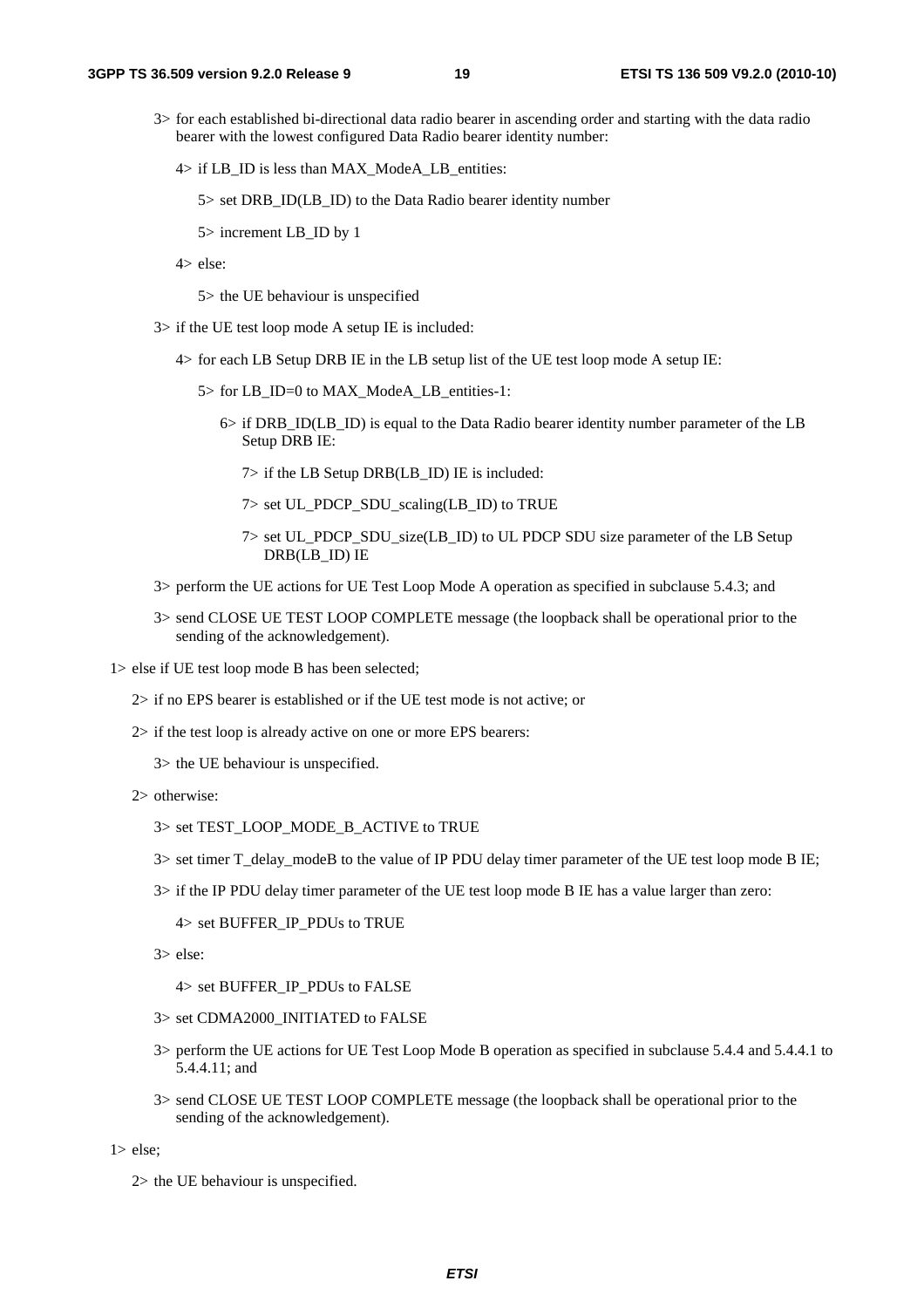### 5.4.3 UE test loop mode A operation

Upon receiving a PDCP SDU identified by LB\_ID when operating in E-UTRA mode with UE Test Loop Mode A active the UE shall:

- 1> if UL\_PDCP\_SDU\_scaling(LB\_ID) is FALSE:
	- 2> take the PDCP SDU from the output of the PDCP Service Access Point (SAP) and provide it as input to the correspondent PDCP SAP in uplink and transmit, see Figure 5.4.3-1.

1> else:

 $2>$  if UL\_PDCP\_SDU\_size(LB\_ID) = 0:

3> discard the PDCP SDU (no data is returned).

2> else:

- 3> if the size of the received PDCP SDU in downlink is equal to UL\_PDCP\_SDU\_size(LB\_ID):
	- 4> take the PDCP SDU from the output of the PDCP SAP and provide it as input to the correspondent PDCP SAP in uplink and transmit, see Figure 5.4.3-1.

3>else if the size of the received PDCP SDU in downlink is bigger than UL\_PDCP\_SDU\_size(LB\_ID):

- 4> create a UL PDCP SDU of size UL\_PDCP\_SDU\_size(LB\_ID) by taking the first K bits of the received PDCP SDU in downlink PDCP SAP, where K is equal to UL\_PDCP\_SDU\_size(LB\_ID) and provide it as input to the correspondent PDCP SAP in uplink and transmit, see Figure 5.4.3-2.
- $3$  else if the size of the received PDCP SDU in downlink is less than UL\_PDCP\_SDU\_size(LB\_ID):
	- 4> create a UL PDCP SDU of size UL\_PDCP\_SDU\_size(LB\_ID) by repeating the data received in downlink PDCP SDU in downlink to fill the UL PDCP SDU (truncating the last block if necessary), provide it as input to the correspondent PDCP SAP in uplink and transmit, see Figure 5.4.3-3.
- NOTE: Size of the received PDCP SDUs in downlink shall be bit strings that are byte aligned (i.e. multiple of 8 bits) according to TS 36.323 [24] clause 6.2.1.



**Figure 5.4.3-1: Loop back of PDCP SDU (DL PDCP SDU size = UL PDCP SDU size = N)**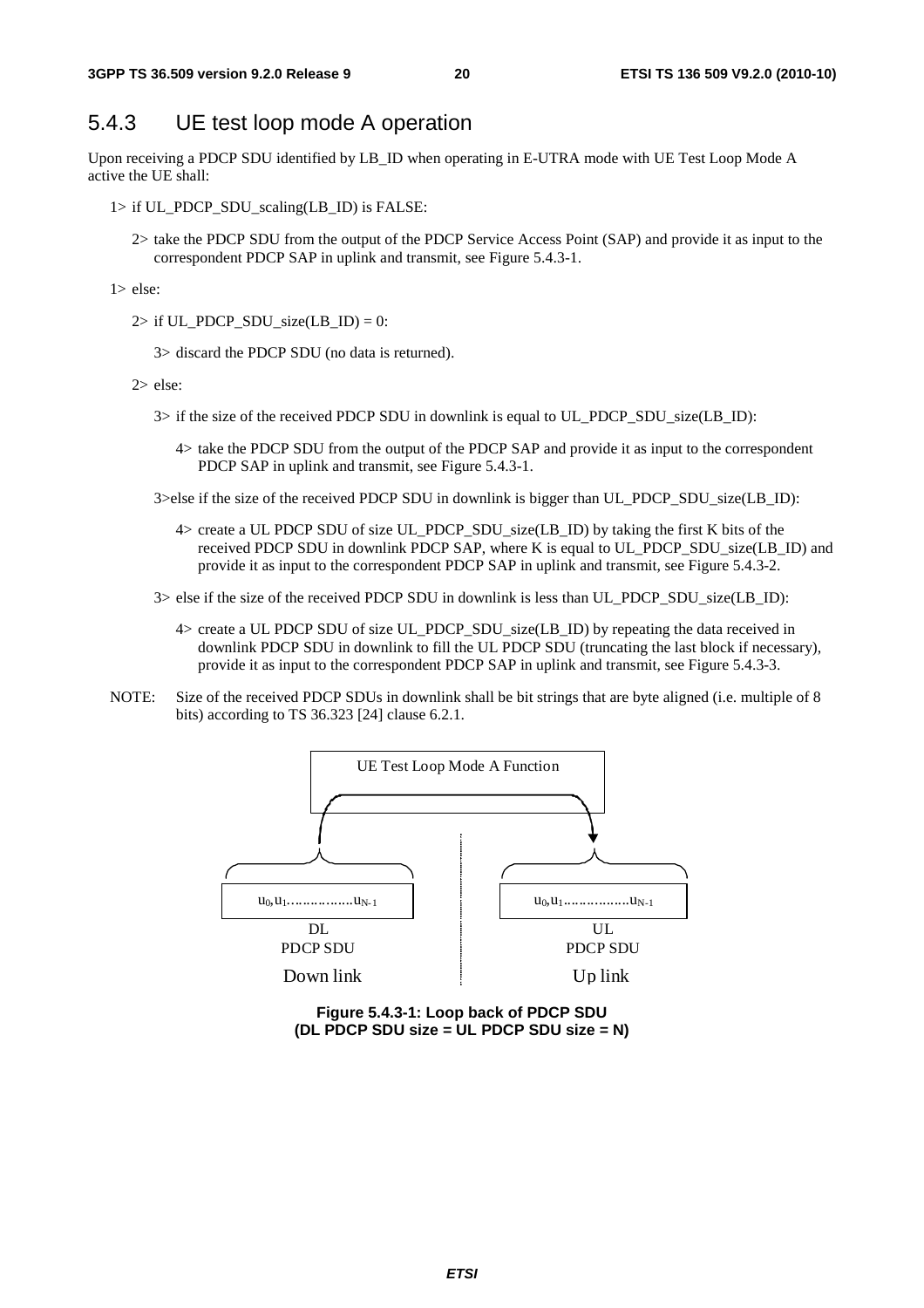

#### **Figure 5.4.3-2: DL > UL PDCP SDU block size (DL PDCP SDU size = N, UL PDCP SDU size = K)**



**Figure 5.4.3-3: DL < UL PDCP SDU block size (DL PDCP SDU size = N, UL PDCP SDU size = 2\*N + K)** 

### 5.4.4 UE test loop mode B operation

5.4.4.1 Void

### 5.4.4.2 Reception of IP PDUs when UE is in E-UTRA mode

Upon receiving a PDCP SDU (=IP PDU) when operating in E-UTRA mode with UE Test Loop Mode B active the UE shall:

1> if T\_delay\_modeB timer is running:

2> buffer the received PDCP SDU

1> else

2> if BUFFER\_IP\_PDUs is TRUE

3> buffer the received PDCP SDU

- 3> Start T\_delay\_modeB timer
- 2> else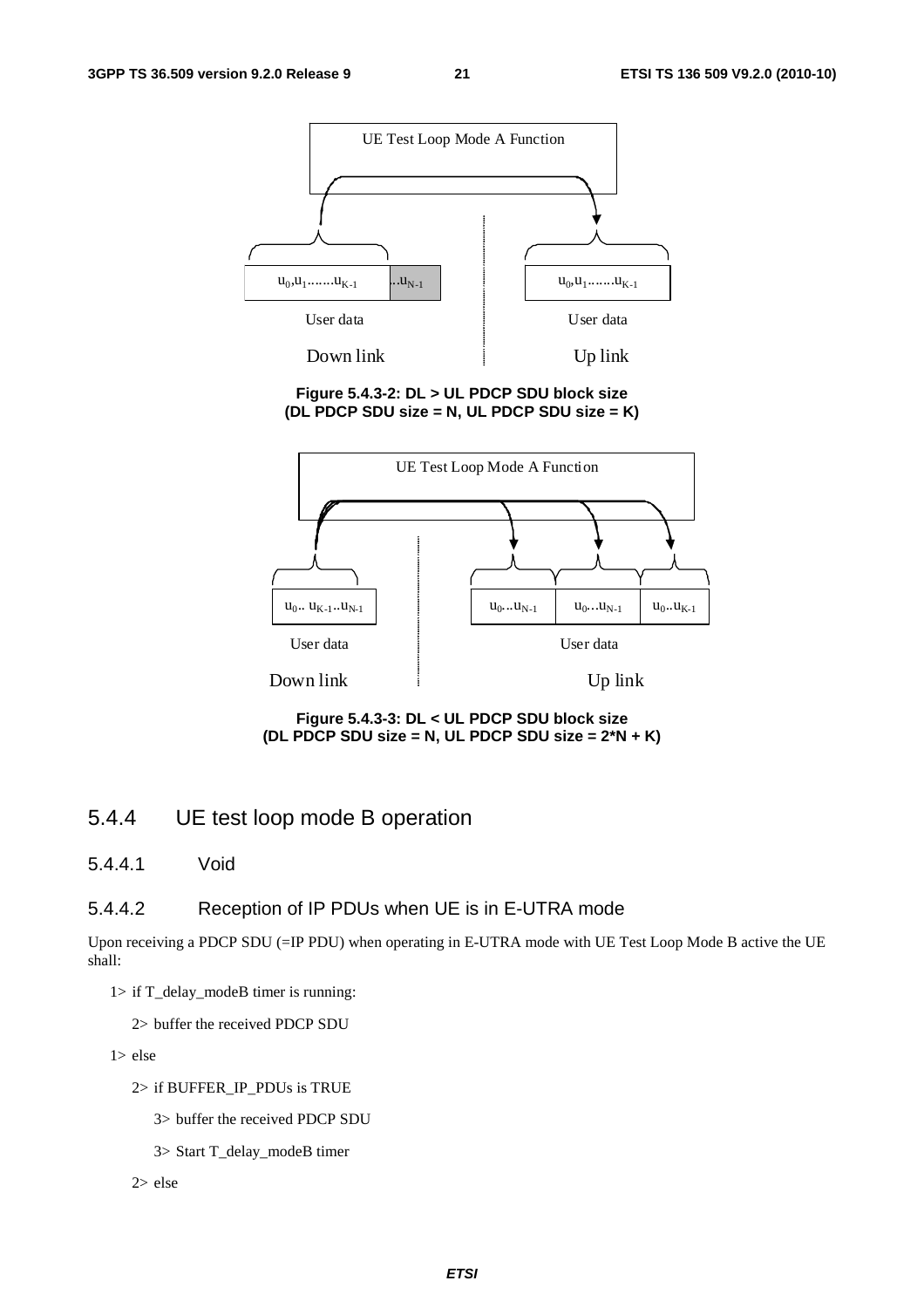- 3> submit the received PDCP SDU without any modification of the IP header to the UL TFT handling SAP for transmission in uplink. See note.
- NOTE: The UL TFT function in the UE is mapping IP PDUs received from SDF to EPS bearer/radio bearer as configured by SS in the UL TFT IE sent as part of the EPS bearer establishment procedures. See figure 5.1-2.
- NOTE: Size of the received PDCP SDUs in downlink shall be bit strings that are byte aligned (i.e. multiple of 8 bits) according to TS 36.323 [24] clause 6.2.1.

#### 5.4.4.3 Expiry of T\_delay\_modeB timer when UE is in E-UTRA mode

When timer T\_delay\_modeB expires when UE is operating in E-UTRA mode and has UE Test Loop Mode B active then the UE shall:

1> submit the buffered PDCP SDUs in the same order as received (first-in-first-out) and without any modification of the IP header to the UL TFT handling SAP for transmission in uplink. See note 1.

1> set BUFFER\_IP\_PDUs to FALSE

- NOTE 1: The UL TFT function in the UE is mapping IP PDUs received from SDF to EPS bearer/radio bearer as configured by SS in the UL TFT IE sent as part of the EPS bearer establishment procedures. See figure 5.1-2.
- NOTE 2: After the PDCP SDU buffer becomes empty the loopback will return any received PDCP SDU in uplink directly as specified in clause 5.4.4.2. In order to reactivate the loopback delay and PDCP SDU buffering the SS shall deactivate UE test loop B function first.

#### 5.4.4.4 Reception of IP PDUs when UE is in UTRA mode

When UE receives a PDCP SDU when UE is operating in UTRA mode and has UE Test Loop Mode B active then the UE shall:

 $1>$  if T\_delay\_modeB timer is running:

2> buffer the received PDCP SDU

1> else

2> if BUFFER\_IP\_PDUs is TRUE

- 3> buffer the received PDCP SDU
- 3> Start T\_delay\_modeB timer

2> else

3> submit the received PDCP SDU without any modification of the IP header to the UL TFT handling SAP for transmission in uplink.

#### 5.4.4.5 Expiry of T\_delay\_modeB timer when UE is in UTRA mode

When timer T\_delay\_modeB expires when UE is operating in UTRA mode and has UE Test Loop Mode B active the then UE shall:

1> submit the buffered IP PDUs in the same order as received (first-in-first-out) and without any modification of the IP header to the UL TFT handling SAP for transmission in uplink.

1> set BUFFER\_IP\_PDUs to FALSE.

NOTE: After the IP PDU buffer becomes empty the loopback will return any received PDCP SDU in uplink directly as specified in clause 5.4.4.4. In order to reactivate the loopback delay and PDCP SDU buffering the SS shall deactivate UE test loop B function and UE shall return to E-UTRA mode first.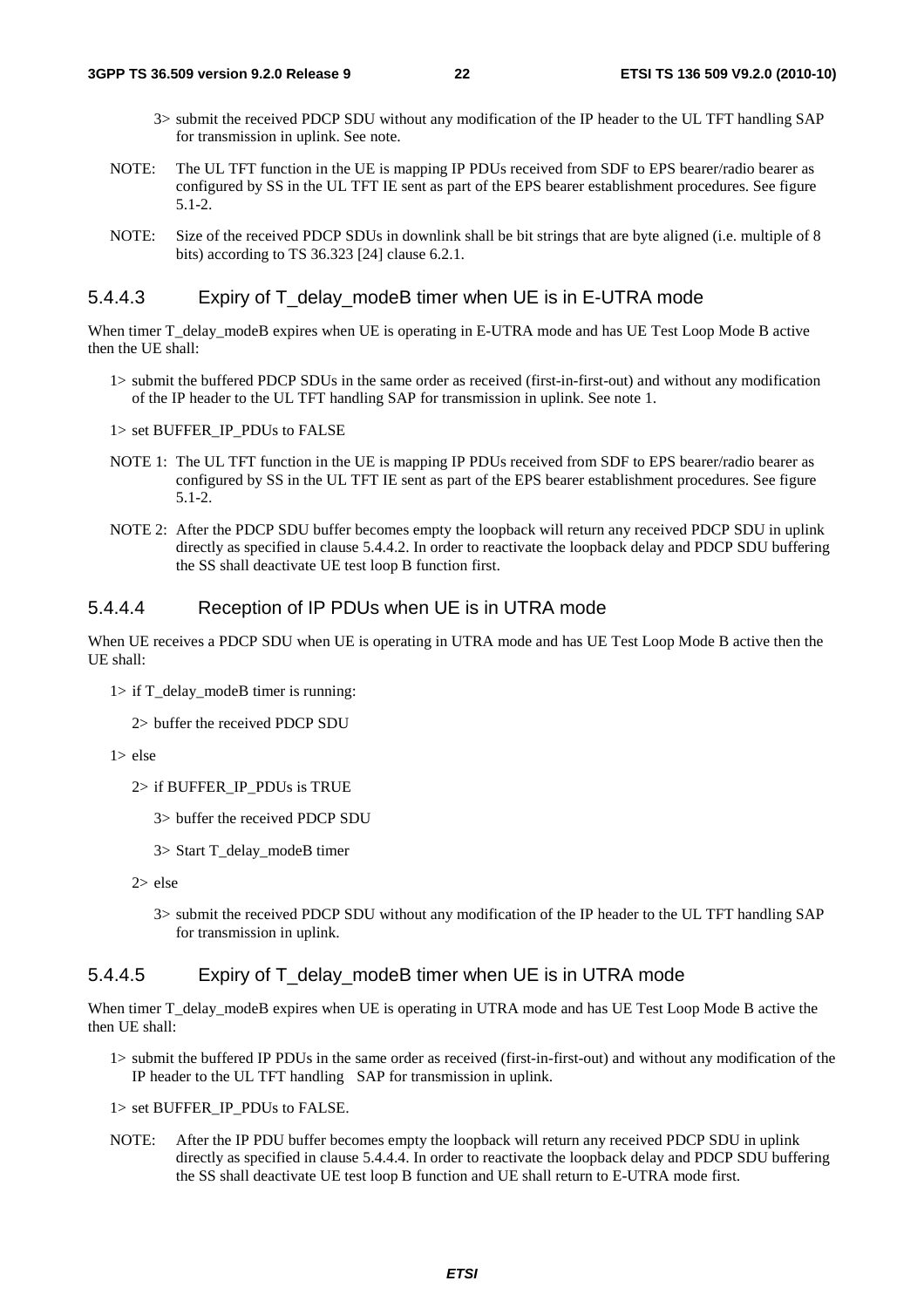### 5.4.4.6 Reception of IP PDUs when UE is in GSM/GPRS mode

When UE receives a SNDCP SDU when UE is operating in GSM/GPRS mode and has UE Test Loop Mode B active then the UE shall:

- $1>$  if T\_delay\_modeB timer is running:
	- 2> buffer the received SNDCP SDU.
- $1 > e$ lse
	- 2> if BUFFER\_IP\_PDUs is TRUE;
		- 3> buffer the received SNDCP SDU;
		- 3> Start T\_delay\_modeB timer.
	- 2> else
		- 3> submit the received SNDCP SDU without any modification of the IP header to the UL TFT handling SAP for transmission in uplink.

#### 5.4.4.7 Expiry of T\_delay\_modeB timer when UE is in GSM/GPRS mode

When timer T\_delay\_modeB expires when UE is operating in GSM/GPRS mode and has UE Test Loop Mode B active then the UE shall:

1> submit the buffered IP PDUs without any modification of the IP header in the same order as received (first-infirst-out), to the UL TFT handling SAP for transmission in uplink.

1> set BUFFER\_IP\_PDUs to FALSE

NOTE: After the IP PDU buffer becomes empty the loopback will return any received SNDCP SDU in uplink directly as specified in clause 5.4.4.6. In order to reactivate the loopback delay and SNDCP SDU buffering the SS shall deactivate UE test loop B function and UE shall return to E-UTRA mode first.

#### 5.4.4.8 Reception of IP PDUs when UE is in CDMA2000 mode

When UE receives a RLP SDU when UE is operating in CDMA2000 mode and has UE Test Loop Mode B active then the UE shall:

- 1> if CDMA2000\_INITIATED is FALSE:
	- $2>$  if T\_delay\_modeB is running:

3> restart T\_delay\_modeB

2> else:

3> start T\_delay\_modeB

2> set CDMA2000\_INITIATED to TRUE;

1> if T\_delay\_modeB is running;

2> deliver the received RLP SDU to upper layers;

1> else

- 2> submit the received RLP SDU without any modification of the IP header to the RLP SAP for transmission in uplink.
- NOTE: When CDMA2000\_INITIATED is FALSE or when T\_delay\_modeB is running, the UE may send RLP SDUs in uplink upon initiation from upper layers.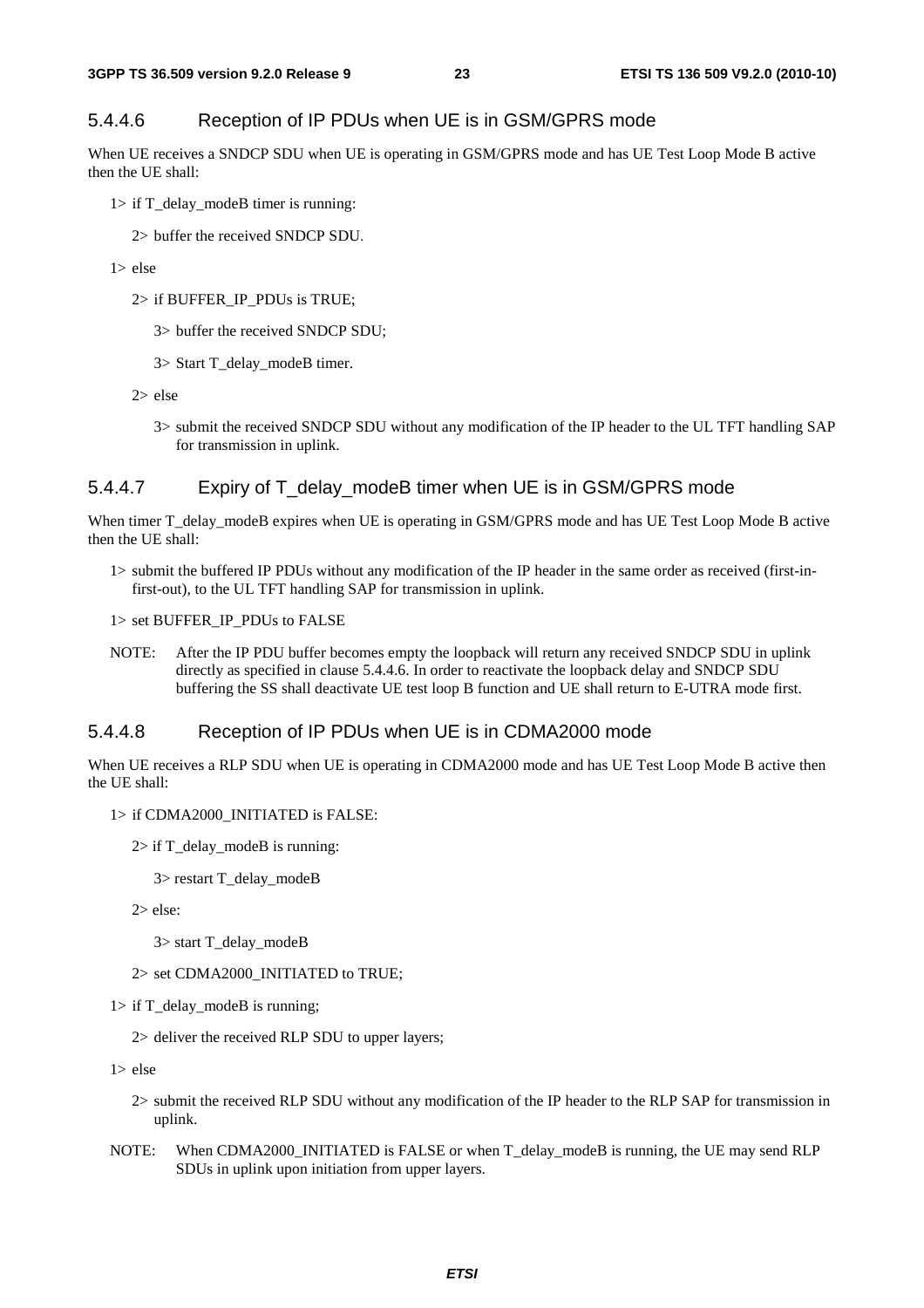Editor"s note: It is FFS if the submission of the UL RLP SDU should be done to the UL TFT handling SAP instead of the RLP SAP.

#### 5.4.4.9 Expiry of T\_delay\_modeB timer when UE is in CDMA2000 mode

When timer T\_delay\_modeB expires when UE is operating in CDMA2000 mode and has UE Test Loop Mode B active then the UE shall not take any action.

#### 5.4.4.10 Establishment of the RRC/RR connection in E-UTRA, UTRA, GSM/GPRS and CDMA2000 mode

When the RRC or the RR connection and one or more EPS bearers are is established, in E-UTRA, UTRA, GSM/GPRS and CDMA2000 mode then the UE shall:

- 1> if TEST\_LOOP\_MODE\_B\_ACTIVE is set to TRUE;
	- 2> perform the UE actions for UE Test Loop Mode B operation as specified in subclause 5.4.4 and 5.4.4.1 to 5.4.4.11.

### 5.4.4.11 Release of RRC/RR connection in E-UTRA, UTRA, GSM/GPRS and CDMA2000 mode after T\_delay\_modeB timer has expired

When the RRC or the RR connection is released in E-UTRA, UTRA, GSM/GPRS and CDMA2000 mode then the UE shall:

1> if UE test loop mode B is active; and

1> if BUFFER\_IP\_PDUs is TRUE or T\_delay\_modeB timer is running:

2> keep UE test loop mode B active

1> else

2> the UE behaviour is unspecified.

### 5.4.5 Open UE test loop



**Figure 5.4.5-1: Open UE test loop procedure** 

#### 5.4.5.1 General

The SS uses the procedure open UE test loop to deactivate the UE test loop function in the UE.

#### 5.4.5.2 Initiation

The SS requests the UE to open all closed test loops by transmitting an OPEN UE TEST LOOP message.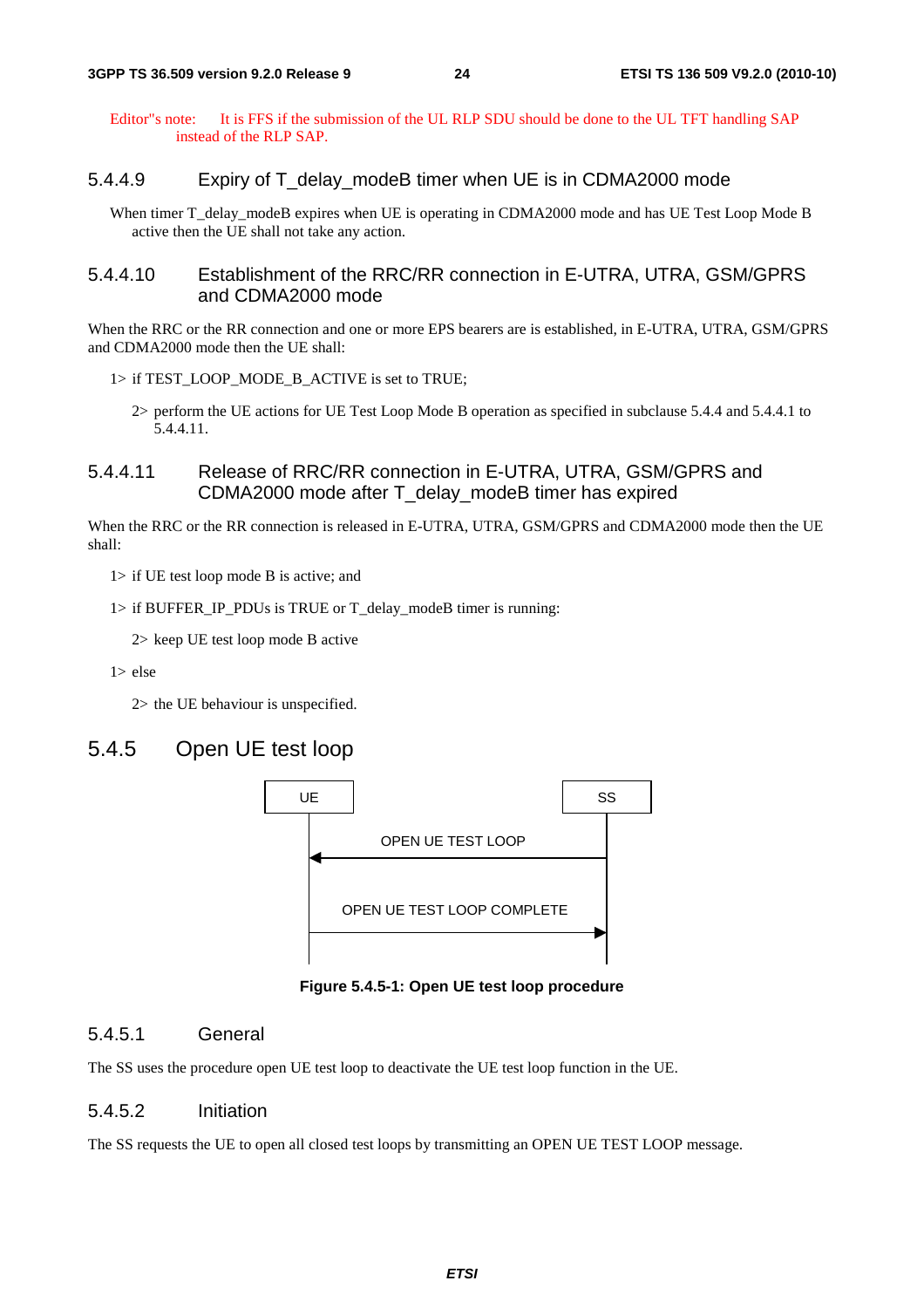### 5.4.5.3 Reception of OPEN UE TEST LOOP message by the UE

When UE receives the OPEN UE TEST LOOP message then the UE shall:

1> If no test loops are closed:

2> the UE behaviour is unspecified;

- 1> else if one or more test loops are closed:
	- 2> open all test loops;
	- 2> if TEST\_LOOP\_MODE\_B\_ACTIVE is TRUE

3> set TEST\_LOOP\_MODE\_B\_ACTIVE to FALSE

2> send OPEN UE TEST LOOP COMPLETE message;

NOTE: The UE test mode is still active so the UE continues behaving as described in 5.3.2.3

### 5.5 UE Positioning test mode procedures

### 5.5.1 Reset UE Positioning Stored Information



**Figure 5.5.1-1: Reset UE Positioning Stored Information procedure** 

### 5.5.1.1 General

The SS uses the reset UE positioning stored information procedure to command the UE to reset the already acquired UE positioning information in preparation for subsequent test procedures.

#### 5.5.1.2 Initiation

The SS requests the UE to reset the stored UE positioning information mode by transmitting a RESET UE POSITIONING STORED INFORMATION message.

#### 5.5.1.3 Reception of RESET UE POSITIONING STORED INFORMATION message by UE

When UE receives RESET UE POSITIONING STORED INFORMATION message then the UE shall:

- 1> if the IE "UE Positioning Technology" has the value "AGNSS":
	- 2> discard any stored GNSS reference time, reference position, and any other aiding data obtained or derived during the previous test instance (e.g. expected ranges and Doppler);
	- 2> temporarily disable any sensor data (if applicable) that can aid the positioning for the duration of the subsequent positioning procedure.
- 1> if the IE "UE Positioning Technology" has the value "OTDOA":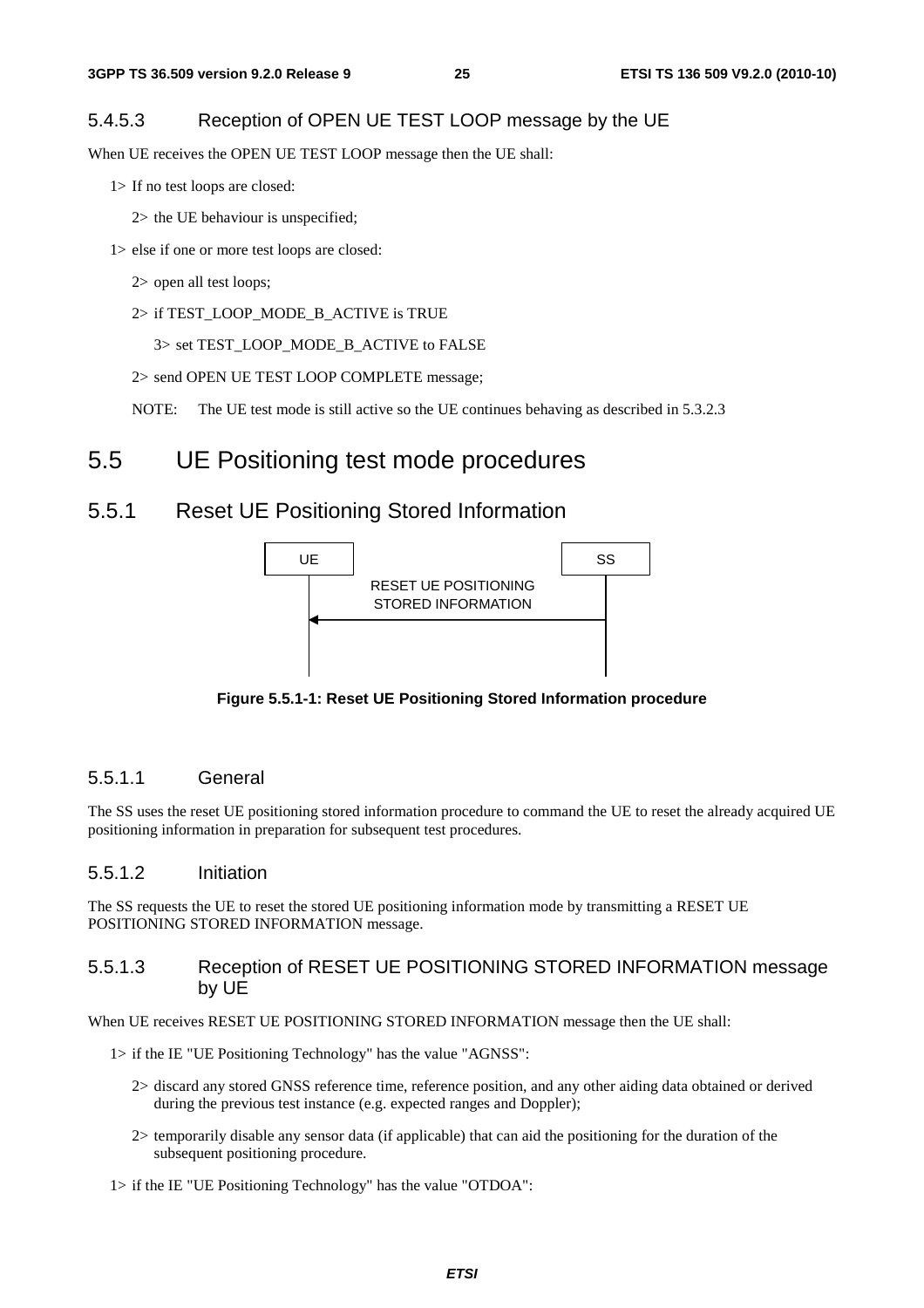2> discard any stored OTDOA reference and neighbour cell info assistance data.

1> otherwise:

2> ignore the message.

## 6 Message definitions and contents

In this clause, only TC protocol messages are described. TC messages are intended to be sent using the *DLInformationTransfer* and *ULInformationTransfer* procedures, see TS 36.331 [25], sub clause 5.6.1 and 5.6.2.

- NOTE 1: A message received with skip indicator different from 0 will be ignored.
- NOTE 2: For general definition of Layer 3 message format see TS 24.007 [5], clause 11.
- NOTE 3: E-UTRA, UTRA and GSM/GPRS test control messages uses the same protocol discriminator value ("1111"). Following message type value series are reserved for GSM/GPRS testing commands as specified by TS 44.014 [33]: 0000xxxx, 0001xxxx and 0010xxxx where x represent 0 or 1. Following message type value series are reserved for UTRA testing commands as specified by TS 34.109 [11]: 0100xxxx where x represent 0 or 1. For E-UTRA test commands the message type value series 1000xxxx is reserved.

### 6.1 CLOSE UE TEST LOOP

This message is only sent in the direction SS to UE.

| <b>Information Element</b>    | Reference                               | <b>Presence</b> | Format | Length        |
|-------------------------------|-----------------------------------------|-----------------|--------|---------------|
| <b>Protocol discriminator</b> | TS 24.007 [5], sub<br>clause 11.2.3.1.1 | м               |        | $\frac{1}{2}$ |
| Skip indicator                | TS 24.007 [5], sub<br>clause 11.2.3.1.2 | М               |        | $\frac{1}{2}$ |
| Message type                  |                                         | м               |        |               |
| UE test loop mode             |                                         | м               |        |               |
| UE test loop mode A LB setup  |                                         | CV-ModeA        |        | $1 - 25$      |
| UE test loop mode B LB setup  |                                         | CV-ModeB        |        |               |

| <b>Condition</b> | <b>Explanation</b>                                                                                                        |
|------------------|---------------------------------------------------------------------------------------------------------------------------|
| CV-ModeA         | This IE is mandatory present if the IE "UE test loop<br>mode " is set to UE test loop Mode A. Else it shall be<br>absent. |
| CV-ModeB         | This IE is mandatory present if the IE "UE test loop<br>mode " is set to UE test loop Mode B. Else it shall be<br>absent. |

where message type is:

|  |  |  |  | bit no. |
|--|--|--|--|---------|
|  |  |  |  | ∩∩tet   |

where UE test loop mode is:

|  |  |  |                     |                 | bit no. |
|--|--|--|---------------------|-----------------|---------|
|  |  |  | $\lambda$<br>$\sim$ | $\cdot$ $\cdot$ | ∩∩tet   |

X2=0 and X1=0 then UE test loop mode A is selected.

X2=0 and X1=1 then UE test loop mode B is selected.

Other combinations of X1 and X2 are reserved for future versions of the protocol.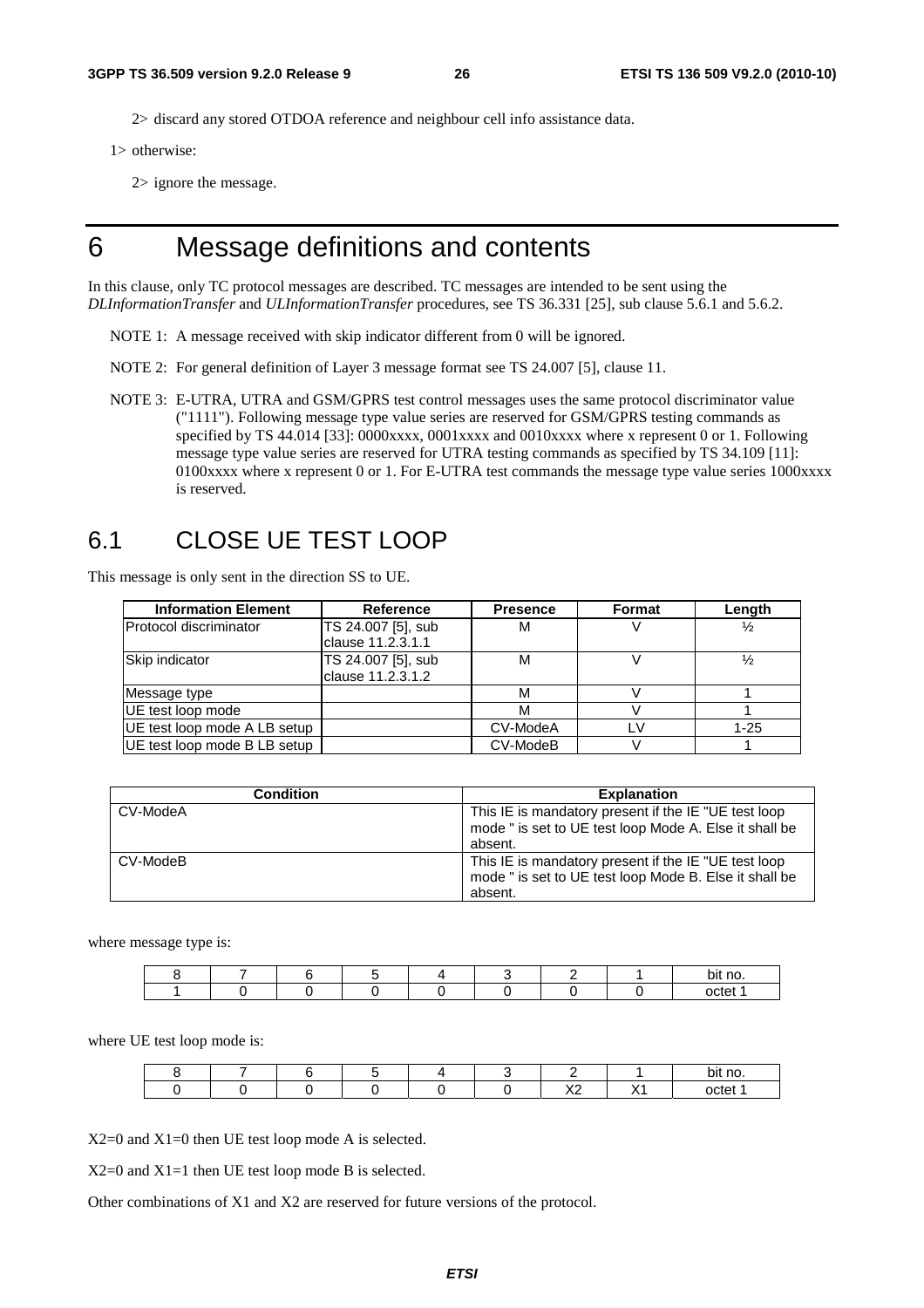#### **3GPP TS 36.509 version 9.2.0 Release 9 27 ETSI TS 136 509 V9.2.0 (2010-10)**

where UE test loop mode A LB setup is:

| Length of UE test loop mode A LB setup list in bytes | - Octet 1 |               |  |  |  |                |
|------------------------------------------------------|-----------|---------------|--|--|--|----------------|
|                                                      |           | LB setup list |  |  |  | Octet 2        |
|                                                      |           |               |  |  |  | Octet $N^*3+1$ |

N is the number of LB entities in the LB setup list and is less than or equal to MAX\_ModeA\_LB\_entities.

where LB setup list is:

| 8 | 6 | 5                 | 4        | 3 | 2 |  |                          |
|---|---|-------------------|----------|---|---|--|--------------------------|
|   |   | LB setup DRB IE#1 |          |   |   |  | Octet 2                  |
|   |   |                   |          |   |   |  | Octet <sub>3</sub>       |
|   |   |                   |          |   |   |  | Octet 4                  |
|   |   | LB setup DRB IE#2 |          |   |   |  | Octet <sub>5</sub>       |
|   |   |                   |          |   |   |  | Octet <sub>6</sub>       |
|   |   |                   |          |   |   |  | Octet 7                  |
|   |   |                   | $\cdots$ |   |   |  |                          |
|   |   | LB setup DRB IE#N |          |   |   |  | Octet N <sup>*</sup> 3-1 |
|   |   |                   |          |   |   |  | Octet N <sup>*</sup> 3   |
|   |   |                   |          |   |   |  | Octet N*3+1              |

where LB Setup DRB#k IE is:

|                  |                |                 | w                      |                                | ∼                        |             |                                | bit no.            |
|------------------|----------------|-----------------|------------------------|--------------------------------|--------------------------|-------------|--------------------------------|--------------------|
| Z15              | 74<br>Z14      | '13<br><u>_</u> | 710<br>. .<br><u>.</u> | 744<br><u>.</u>                | Z <sub>10</sub>          | 70<br>∠ყ    | 70<br>۷C                       | octet 1            |
| --<br><u>_ 1</u> | Z <sub>6</sub> | --<br>้<br>້    | -<br>24                | $\overline{\phantom{a}}$<br>ںے | $\overline{\phantom{a}}$ | -<br>$\sim$ | $\overline{\phantom{a}}$<br>∠∪ | octet <sub>2</sub> |
|                  | Reserved       |                 | Q4                     | Q3                             | ົ<br>◡                   | Q1          | Q0                             | octet <sub>3</sub> |

Z15..Z0 = Uplink PDCP SDU size in bits 0.. 12160 (binary coded, Z15 is most significant bit and Z0 least significant bit). See Note 1.

Q4..Q0 = Data Radio Bearer identity number, 1..32 (binary coded value of "DRB-Identity" -1, Q4 is most significant bit and Q0 least significant bit), where Data Radio Bearer identity identifies the radio bearer, see TS 36.331 [25].

NOTE 1: The UL PDCP SDU size is limited to 12160 bits (1520 octets).

- NOTE 2: A "LB Setup DRB IE" is only needed for a DRB if UL PDCP SDU scaling is needed. If there is no "LB Setup DRB IE" associated with a DRB in the CLOSE UE TEST LOOP message then the same size of the PDCP SDU received in downlink is returned in uplink.
- NOTE 3: The UL PDCP SDU size shall be byte aligned (i.e. multiple of 8 bits) according to TS 36.323 [24] clause 6.2.1.

And where UE test loop mode B setup is:

| -             |     |
|---------------|-----|
| ID<br>יי<br>ш | ےtn |

Where

|              |        |  |                                                                                                                                                                                                                                      |   | m<br>- IIO.<br>~ |
|--------------|--------|--|--------------------------------------------------------------------------------------------------------------------------------------------------------------------------------------------------------------------------------------|---|------------------|
| $\sim$<br>., | $\sim$ |  | <b>The Contract of the Contract of the Contract of the Contract of the Contract of the Contract of the Contract of The Contract of The Contract of The Contract of The Contract of The Contract of The Contract of The Contract </b> | _ |                  |

T7..T0 = value of T\_delay\_modeB timer 0..255 seconds (binary coded, T7 is most significant bit and T0 least significant bit).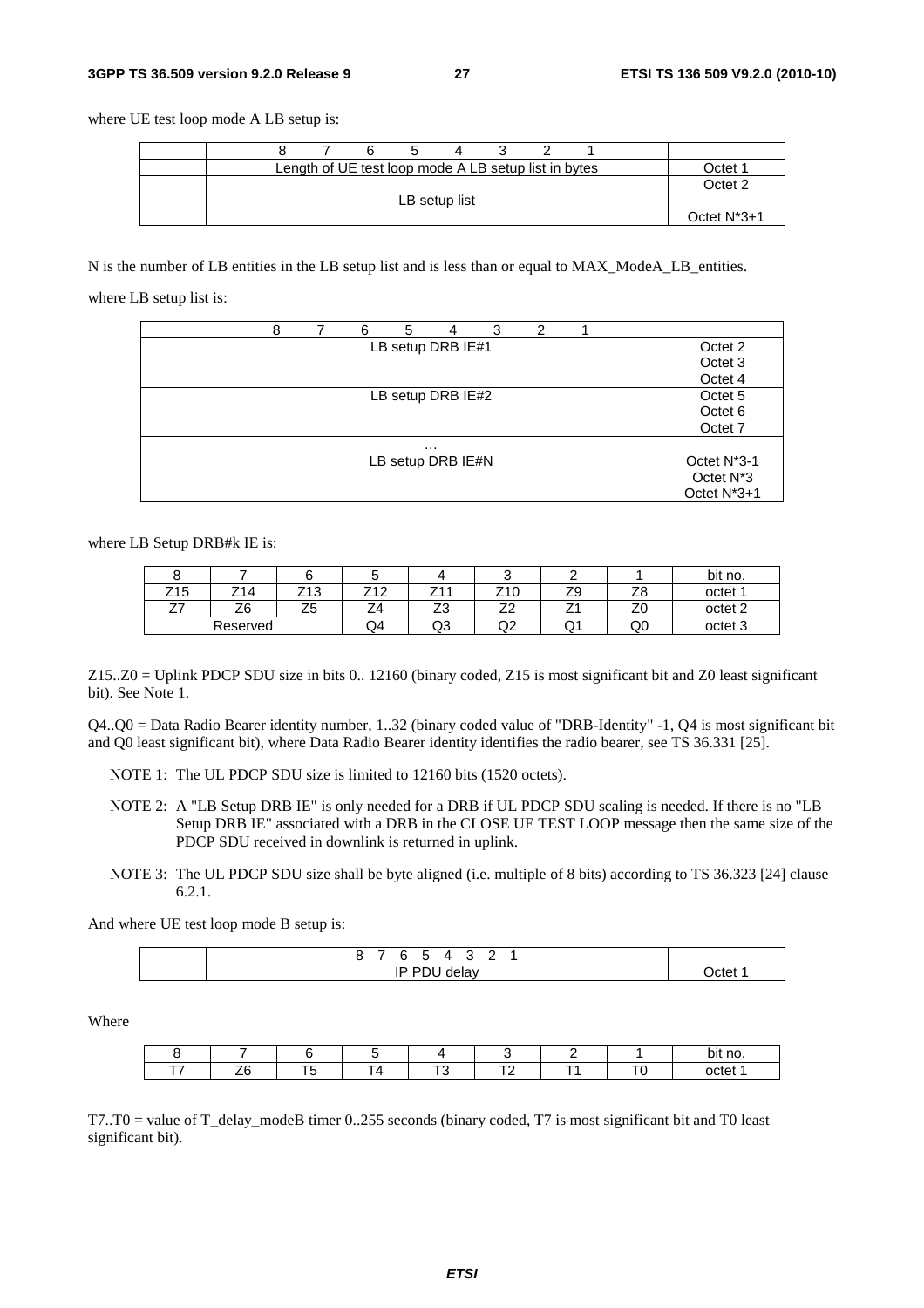NOTE: For E-UTRAN to CDMA2000 test cases, the SS should not sent any downlink U-plane data in E-UTRAN after sending a CLOSE UE TEST LOOP message with an IP PDU delay parameter set to value different from zero. In CDMA2000, the T\_delay\_modeB timer is not used to buffer dowlink U-plane data, and at expiry of this timer, if there are buffered data received while in E-UTRAN, it is not specified what the UE will do with these data. See clause 7.3 for the definition of the T\_delay\_modeB timer.

### 6.2 CLOSE UE TEST LOOP COMPLETE

This message is only sent in the direction UE to SS.

| <b>Information Element</b>    | Reference          | <b>Presence</b> | Format | Length |
|-------------------------------|--------------------|-----------------|--------|--------|
| <b>Protocol discriminator</b> | TS 24.007 [5], sub | М               |        |        |
|                               | lclause 11.2.3.1.1 |                 |        |        |
| <b>Skip indicator</b>         | TS 24.007 [5], sub | М               |        |        |
|                               | lclause 11.2.3.1.2 |                 |        |        |
| Message type                  |                    | М               |        |        |

where message type is:

|  |  |  |  | bit no. |
|--|--|--|--|---------|
|  |  |  |  | octet   |

### 6.3 OPEN UE TEST LOOP

This message is only sent in the direction SS to UE.

| <b>Information Element</b>    | Reference                               | <b>Presence</b> | <b>Format</b> | Length |
|-------------------------------|-----------------------------------------|-----------------|---------------|--------|
| <b>Protocol discriminator</b> | TS 24.007 [5], sub<br>clause 11.2.3.1.1 | M               |               |        |
| Skip indicator                | TS 24.007 [5], sub<br>clause 11.2.3.1.2 | M               |               |        |
| Message type                  |                                         | M               |               |        |

where message type is:

|  |  |  |  | hit nr |
|--|--|--|--|--------|
|  |  |  |  | . ~†ല  |

# 6.4 OPEN UE TEST LOOP COMPLETE

This message is only sent in the direction UE to SS.

| <b>Information Element</b>     | Reference                                      | <b>Presence</b> | <b>Format</b> | Length |
|--------------------------------|------------------------------------------------|-----------------|---------------|--------|
| <b>IProtocol discriminator</b> | TS 24.007 [5], sub<br>clause 11.2.3.1.1        | M               |               | 1/2    |
| Skip indicator                 | <b>TS 24.007 [5], sub</b><br>clause 11.2.3.1.2 | M               |               |        |
| Message type                   |                                                | M               |               |        |

where message type is:

|  |  |  |  | bit no. |
|--|--|--|--|---------|
|  |  |  |  | octet   |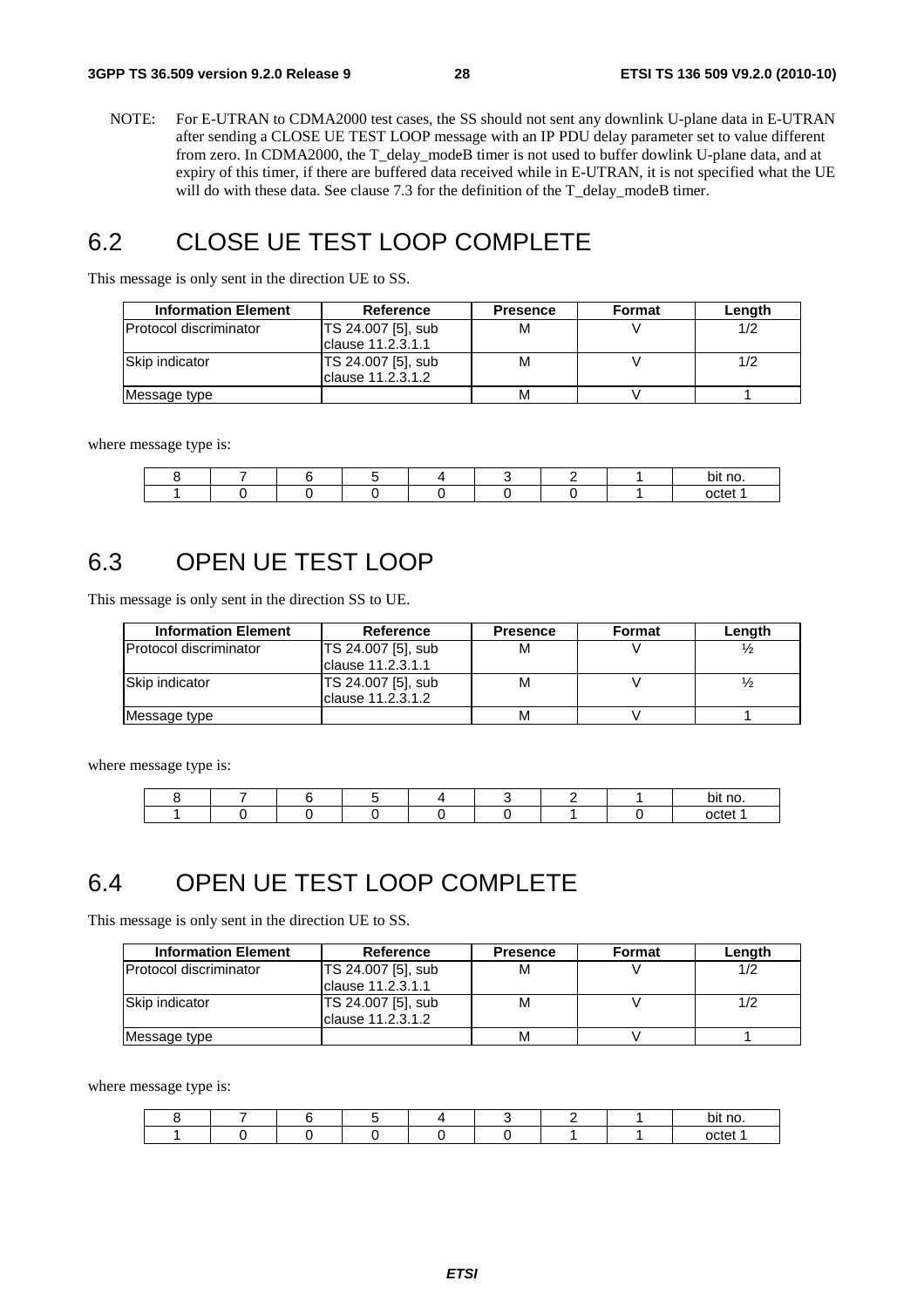# 6.5 ACTIVATE TEST MODE

This message is only sent in the direction SS to UE.

| <b>Information Element</b>    | Reference                                | <b>Presence</b> | <b>Format</b> | Length |
|-------------------------------|------------------------------------------|-----------------|---------------|--------|
| <b>Protocol discriminator</b> | TS 24.007 [5], sub<br>Iclause 11.2.3.1.1 | м               |               |        |
| Skip indicator                | TS 24.007 [5], sub<br>lclause 11.2.3.1.2 | М               |               |        |
| Message type                  |                                          | М               |               |        |
| UE test loop mode             |                                          | м               |               |        |

where message type is:

|  |  |  |  | bit no. |
|--|--|--|--|---------|
|  |  |  |  | octet   |

And where UE test loop mode is specified in clause 6.1.

NOTE: No specific UE action is currently specified upon reception of the "UE test loop mode" IE.

# 6.6 ACTIVATE TEST MODE COMPLETE

This message is only sent in the direction UE to SS.

| <b>Information Element</b>    | Reference          | <b>Presence</b> | Format | Length |
|-------------------------------|--------------------|-----------------|--------|--------|
| <b>Protocol discriminator</b> | TS 24.007 [5], sub | м               |        |        |
|                               | Iclause 11.2.3.1.1 |                 |        |        |
| <b>Skip indicator</b>         | TS 24.007 [5], sub | M               |        |        |
|                               | lclause 11.2.3.1.2 |                 |        |        |
| Message type                  |                    | м               |        |        |

where message type is:

|  |  |  |  | bit no. |
|--|--|--|--|---------|
|  |  |  |  | nctet   |

# 6.7 DEACTIVATE TEST MODE

This message is only sent in the direction SS to UE.

| <b>Information Element</b>     | Reference          | <b>Presence</b> | Format | Length |
|--------------------------------|--------------------|-----------------|--------|--------|
| <b>IProtocol discriminator</b> | TS 24.007 [5], sub | М               |        |        |
|                                | Iclause 11.2.3.1.1 |                 |        |        |
| Skip indicator                 | TS 24.007 [5], sub | М               |        |        |
|                                | Iclause 11.2.3.1.2 |                 |        |        |
| Message type                   |                    | М               |        |        |

where message type is:

|  |  |  |  | bit no. |
|--|--|--|--|---------|
|  |  |  |  | octet   |

# 6.8 DEACTIVATE TEST MODE COMPLETE

This message is only sent in the direction UE to SS.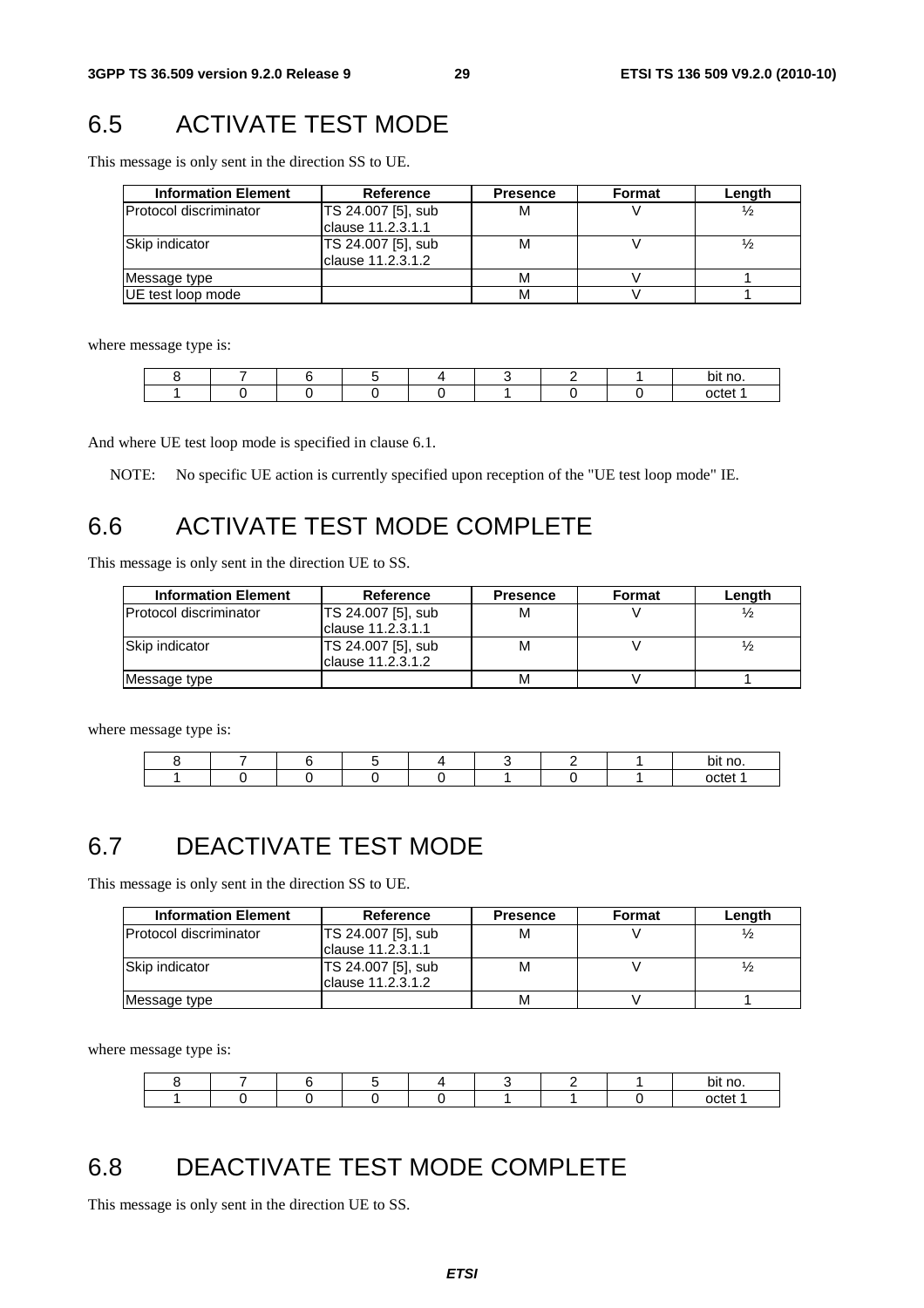| <b>Information Element</b> | Reference          | <b>Presence</b> | Format | Length |
|----------------------------|--------------------|-----------------|--------|--------|
| Protocol discriminator     | TS 24.007 [5], sub | М               |        |        |
|                            | Iclause 11.2.3.1.1 |                 |        |        |
| Skip indicator             | TS 24.007 [5], sub | М               |        |        |
|                            | Iclause 11.2.3.1.2 |                 |        |        |
| Message type               |                    | м               |        |        |

where message type is:

|  |  |  |  | bit no |
|--|--|--|--|--------|
|  |  |  |  | $-1$   |

# 6.9 RESET UE POSITIONING STORED INFORMATION

This message is only sent in the direction SS to UE.

| <b>Information Element</b>       | Reference                                | <b>Presence</b> | Format | Length |
|----------------------------------|------------------------------------------|-----------------|--------|--------|
| <b>Protocol discriminator</b>    | TS 24.007 [5],<br>subclause 11.2.3.1.1   | ΙM              |        |        |
| Skip indicator                   | TS 24.007 [5],<br>$subclause$ 11.2.3.1.2 | ΙM              |        |        |
| Message type                     |                                          |                 |        |        |
| <b>UE Positioning Technology</b> |                                          | <b>IV</b>       |        |        |

where message type is:

|  |  |  |  | bit no. |
|--|--|--|--|---------|
|  |  |  |  | octet   |

where UE Positioning Technology is a single octet IE:

|                                                                    |  |  |  |  |  |  |  | `no.<br>bit |
|--------------------------------------------------------------------|--|--|--|--|--|--|--|-------------|
| $\overline{1}$<br>-<br>echnology.<br>ıno<br>. .<br>. .<br>ш<br>. . |  |  |  |  |  |  |  | 'חר ו       |

UE Positioning Technology value

Bits **8 7 6 5 4 3 2 1** 0 0 0 0 0 0 0 0 AGNSS 0 0 0 0 0 0 0 1 OTDOA

All other cause values are reserved for future use.

# 7 Variables, constants and timers

### 7.1 State variables

#### BUFFER\_IP\_PDUs

This boolean state variable is used to control if UE is to buffer IP PDUs or not.

#### TEST\_LOOP\_MODE\_B\_ACTIVE

This boolean state variable is used to indicate if UE test loop mode B is active. TEST\_LOOP\_MODE\_B\_ACTIVE shall be set to FALSE when UE is switched on.

#### CDMA2000\_INITIATED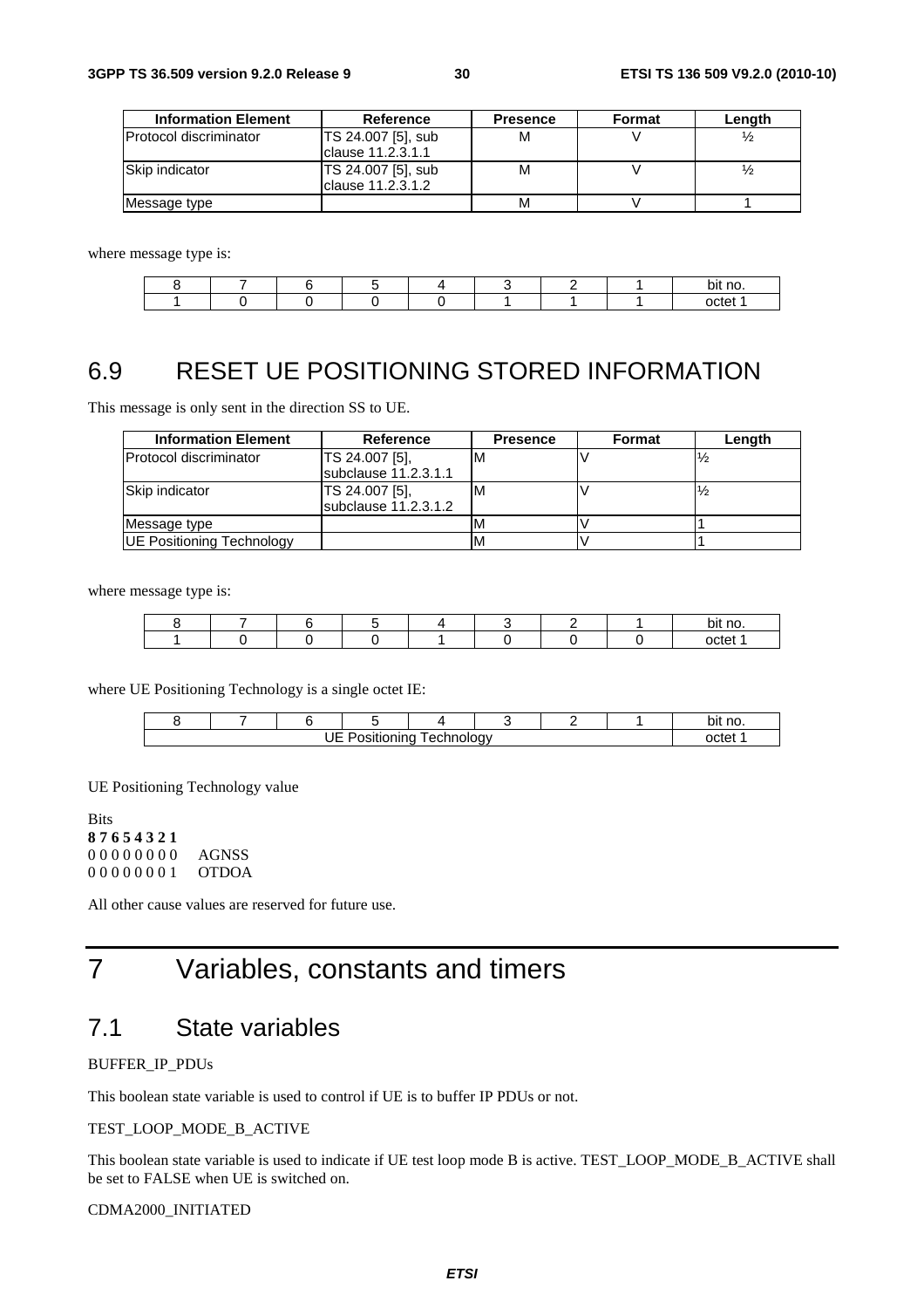This boolean state variable is used to indicate if IP control signalling was initiated by the network on CDMA2000.

### 7.2 Constants

 $MAX\_ModeA\_LB\_entities = 8.$ 

### 7.3 Timers

T\_delay\_modeB

In E-UTRAN, UTRAN and GERAN, this timer is used to delay the transmission of the first IP PDU when UE test loop function is operated in UE test loop mode B. In CDMA2000, this timer is used to temporarily interrupt UE test loop mode B operation so as to allow IP control signalling required before data transmission. The timer value is configured by the UE test loop mode B setup IE in the CLOSE UE TEST LOOP message.

### 7.4 Configurable parameters

#### DRB\_ID(LB\_ID)

This parameter is used by the UE when operating in UE test loop mode A to map a bi-directional Data Radio bearer to a loopback entity. LB  $ID = 0$ . (MAX ModeA LB entities-1). The value is configured when UE receives the CLOSE UE TEST LOOP message DRB ID(LB ID)=0 indicate that no DRB is mapped to the loopback identity.

#### UL\_PDCP\_SDU\_scaling(LB\_ID)

This parameter is used to enable/disable scaling of UL PDCP SDU size. If UL\_PDCP\_SDU\_scaling is set to TRUE then scaling based on UL\_PDCP\_SDU\_size(LB\_ID) parameter is performed, otherwise no scaling is done (UL PDCP SDU size is equal to received DL PDCP SDU size). The value is configured by the UE test loop mode A setup IE in the CLOSE UE TEST LOOP message.

#### UL\_PDCP\_SDU\_size(LB\_ID)

This parameter is used to set the UL PDCP SDU size for returned UL PDCP SDUs on the data radio bearer with data radio bearer ID equal to DRB\_ID(LB\_ID). This parameter is only applicable for UE test loop mode A and when state variable UL\_PDCP\_SDU\_scaling(LB\_ID) is TRUE. The value is configured by the UE test loop mode A setup IE in the CLOSE UE TEST LOOP message.

# 8 Electrical Man Machine Interface (EMMI)

The EMMI is used for automation of conformance testing. The commands used on the EMMI by the System Simulator, shall be limited to those specified in TS 36.523-3 [32]. An illustration is given in figure 8-1 as an example.

At the System Simulator side, the logical EMMI using mandatory AT commands shall interface with the Main Test Component (MTC) of TTCN test cases which hosts the Upper Tester. The physical EMMI interface towards the UE may be for example a standard USB interface. Other interfaces of proprietary or standardized type shall not be precluded.

At the UE side an adapter needs to be provided by the UE manufacturer for converting the commands into the UE manufacturer specific interface and format.

The use of EMMI is optional for the UE.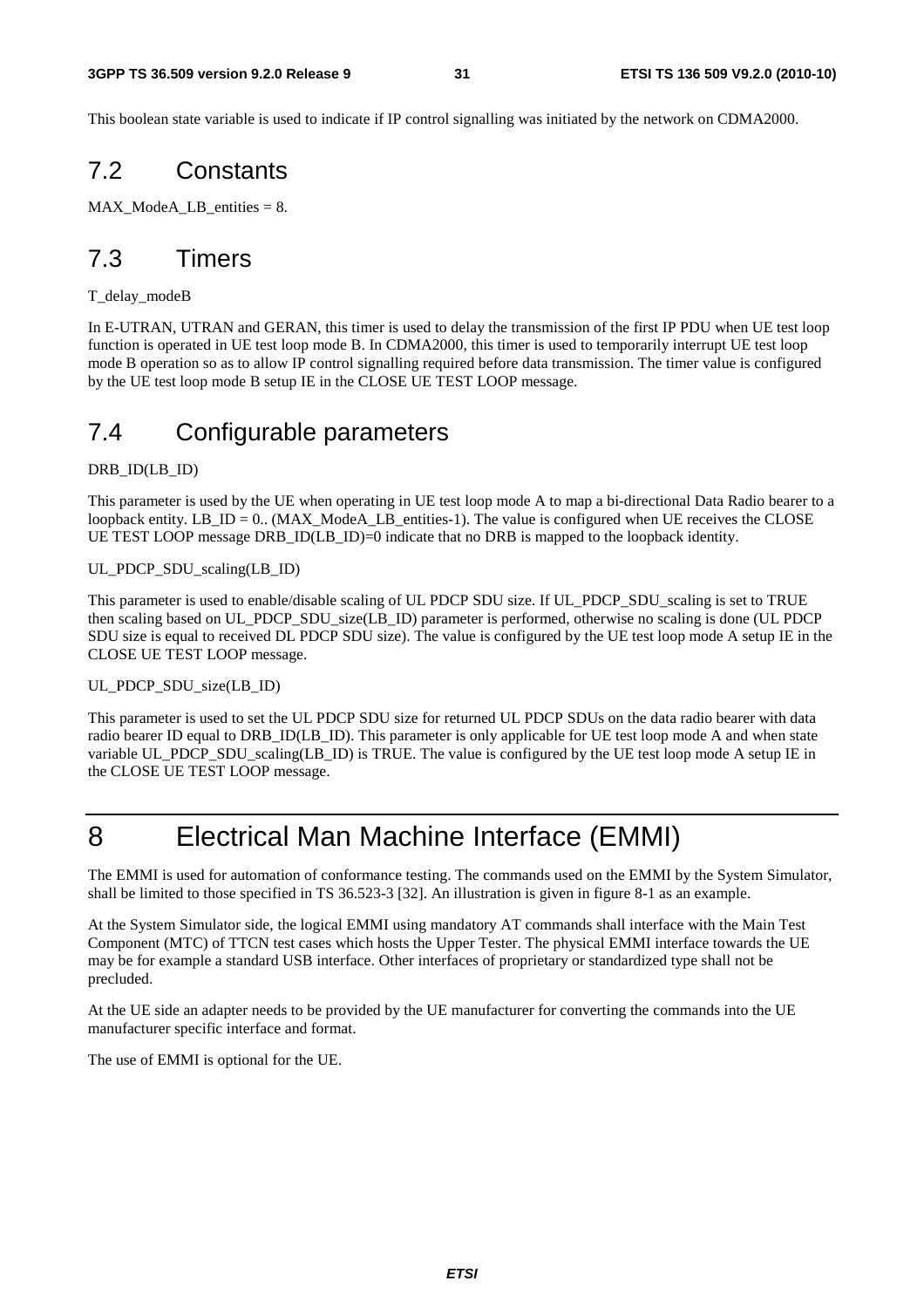

**Figure 8-1: An example of EMMI and its use for automation of signalling testing**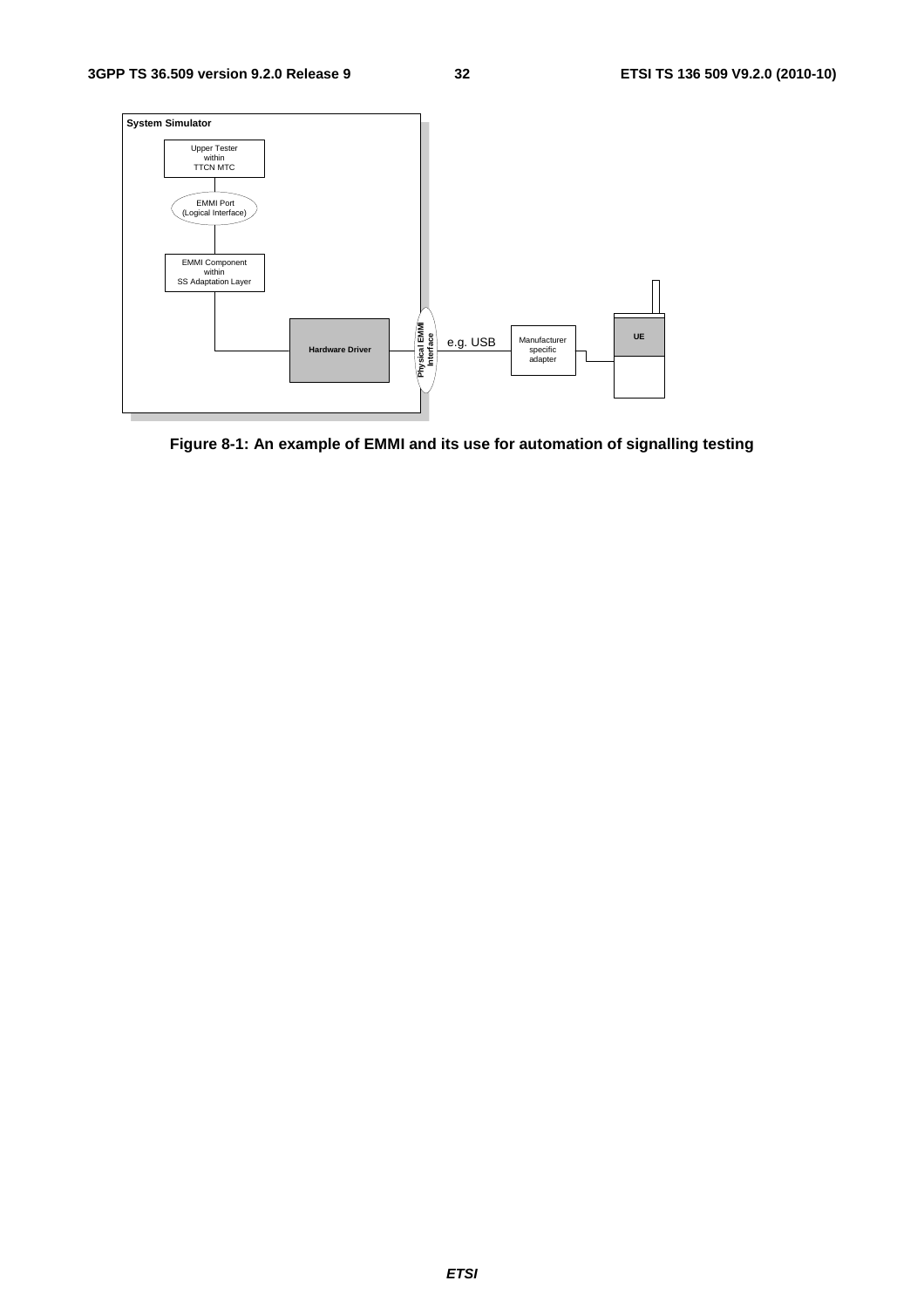# Annex A (informative): Void

Void.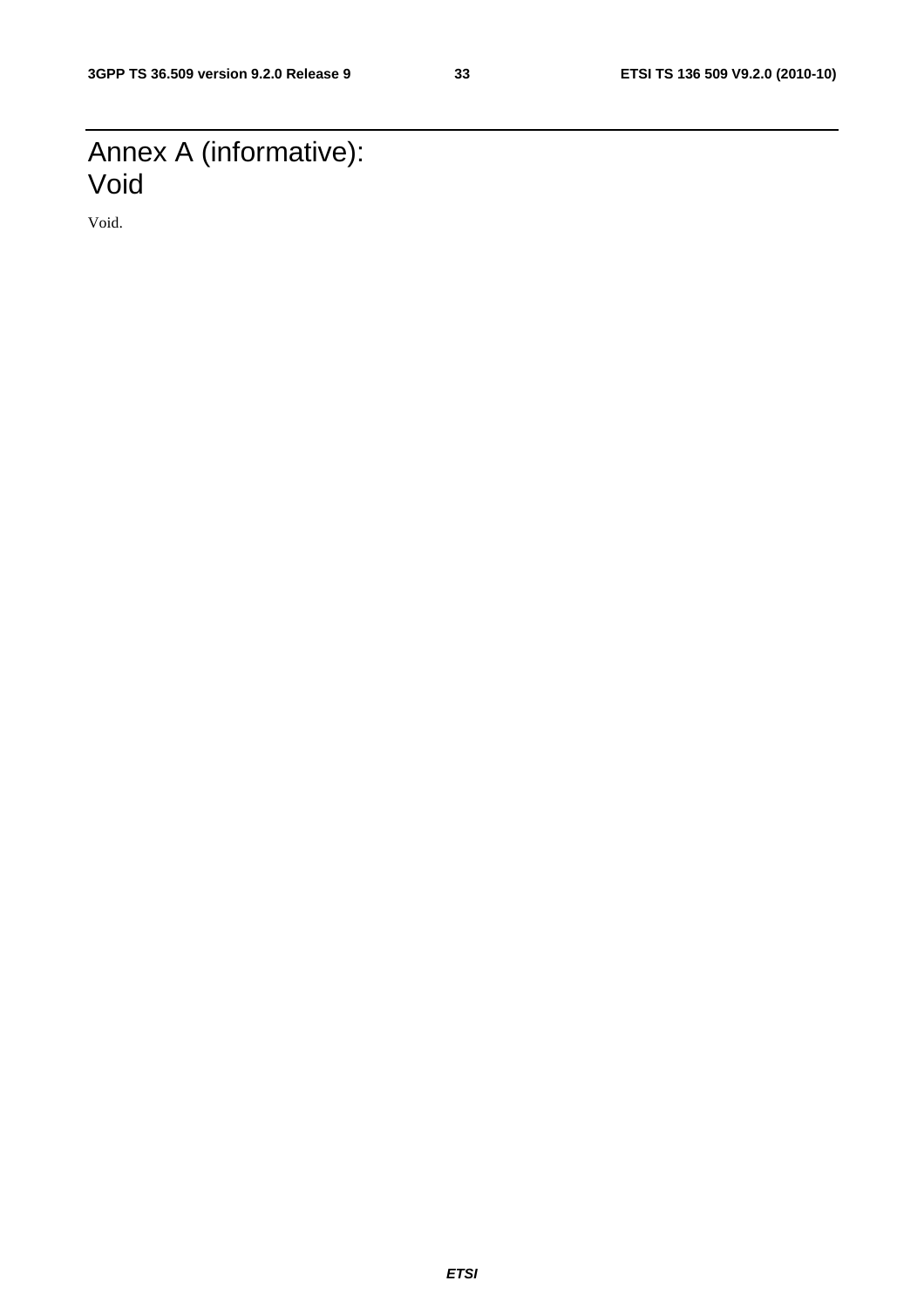# Annex B (informative): Change history

|                       | <b>Change history</b>        |                 |           |            |                                                                            |                       |                       |  |  |  |
|-----------------------|------------------------------|-----------------|-----------|------------|----------------------------------------------------------------------------|-----------------------|-----------------------|--|--|--|
| <b>Date</b>           | TSG#                         | <b>TSG Doc.</b> | <b>CR</b> | <b>Rev</b> | <b>Subject/Comment</b>                                                     | Old                   | <b>New</b>            |  |  |  |
| 2008-01               | RAN5 #38                     | R5-080327       |           |            | Initial skeleton proposal                                                  |                       |                       |  |  |  |
| 2008-05               | RAN5 #39                     | R5-081117       |           |            | First draft (text proposal)                                                |                       | 0.0.1                 |  |  |  |
| 2008-05               | RAN5 #39                     | R5-081343       |           |            | Outcome of RAN5 #39 meeting agreements                                     | 0.0.1                 | 0.1.0                 |  |  |  |
| 2008-08               | <b>RAN5#40</b>               | R5-083498       |           |            | Outcome of RAN5 #40 meeting agreements                                     | 0.1.0                 | 1.0.0                 |  |  |  |
| 2008-10               | RAN <sub>5</sub><br>#40"bis" | R5-084269       |           |            | Outcome of RAN5 #40"bis" meeting agreements                                | 1.0.0                 | 1.1.0                 |  |  |  |
| 2008-11               | RAN5 #41                     | R5-085324       |           |            | Outcome of RAN5 #41 meeting agreements                                     | 1.1.0                 | <b>Draft</b><br>2.0.0 |  |  |  |
| 2008-11               | <b>RAN5 #41</b>              | R5-085526       |           |            | Outcome of post-RAN5 #41 email agreements                                  | <b>Draft</b><br>2.0.0 | 2.0.0                 |  |  |  |
| 2008-12               | RAN#42                       | R5-080885       |           |            | Approval of version 2.0.0 at RAN#42, then put to<br>version 8.0.0.         | 2.0.0                 | 8.0.0                 |  |  |  |
| 2009-01               |                              |                 |           |            | Editorial corrections.                                                     | 8.0.0                 | 8.0.1                 |  |  |  |
| 2009-03               | <b>RAN#43</b>                | R5-086335 0001  |           |            | Corrections to 36.509                                                      | 8.0.1                 | 8.1.0                 |  |  |  |
| 2009-03               | <b>RAN#43</b>                | R5-086371 0002  |           |            | Correction to 36.509 v8.0.0                                                | 8.0.1                 | 8.1.0                 |  |  |  |
| 2009-03               | <b>RAN#43</b>                | R5-090433 0003  |           |            | Update of Abbreviations in 36.509                                          | 8.0.1                 | 8.1.0                 |  |  |  |
| 2009-03               | <b>RAN#43</b>                | R5-090700 0004  |           |            | Corrections to 36.509                                                      | 8.0.1                 | 8.1.0                 |  |  |  |
| 2009-04               | <b>RAN5#43</b>               | R5-092315 0005  |           |            | Corrections to section 6 of 36.509.                                        | 8.1.0                 | $\sqrt{8.2.0}$        |  |  |  |
| 2009-04               | <b>RAN5#43</b>               | R5-092361 0006  |           |            | Clarification to TS 36.509                                                 | 8.1.0                 | 8.2.0                 |  |  |  |
| 2009-04               | <b>RAN5#43</b>               | R5-092511 0007  |           |            | Corrections and clarifications to TS 36.509                                | 8.1.0                 | 8.2.0                 |  |  |  |
| 2009-04               | <b>RAN5#43</b>               | R5-092766 0008  |           |            | Support of mandatory AT commands via EMMI                                  | 8.1.0                 | 8.2.0                 |  |  |  |
| 2009-08               | <b>RAN5#44</b>               | R5-094063 0009  |           |            | Clarification on UL data in UE test loop mode                              | 8.2.0                 | 8.3.0                 |  |  |  |
| 2009-08               | <b>RAN5#44</b>               | R5-094181 0010  |           |            | Editorial and More corrections to TS 36.509                                | 8.2.0                 | 8.3.0                 |  |  |  |
| 2009-08               | <b>RAN5#44</b>               | R5-094309       | 0011      |            | Clarification to TS 36.509 activation and de-activation<br>of UE Test Mode | 8.2.0                 | 8.3.0                 |  |  |  |
| 2009-10               | <b>RAN5#45</b>               | R5-096062 0012  |           |            | Clarification on encoding of DRB Identity in LB setup<br>DRB IE            | 8.3.0                 | 8.4.0                 |  |  |  |
|                       | 2009-10 RAN5#45              | R5-096711 0013  |           | 3          | IP control signalling in UE test mode                                      | 8.3.0                 | 8.4.0                 |  |  |  |
| 2010-03               | <b>RAN5#46</b>               | R5-100616 0014  |           |            | Clarification of UL and DL PDCP SDU size                                   | 8.4.0                 | 8.5.0                 |  |  |  |
| 2010-03 RAN#47        |                              |                 |           |            | Moved to v9.0.0 with no change                                             | 8.5.0                 | 9.0.0                 |  |  |  |
| $\overline{2010}$ -06 | <b>RAN#48</b>                | R5-103164 0015  |           |            | Corrections and clarifications to TS 36.509 Rel-9                          | 9.0.0                 | $\overline{9.1.0}$    |  |  |  |
| 2010-09               | <b>RAN#49</b>                | R5-104118 0016  |           |            | Addition of RESET command for LCS                                          | 9.1.0                 | $\overline{9.2.0}$    |  |  |  |